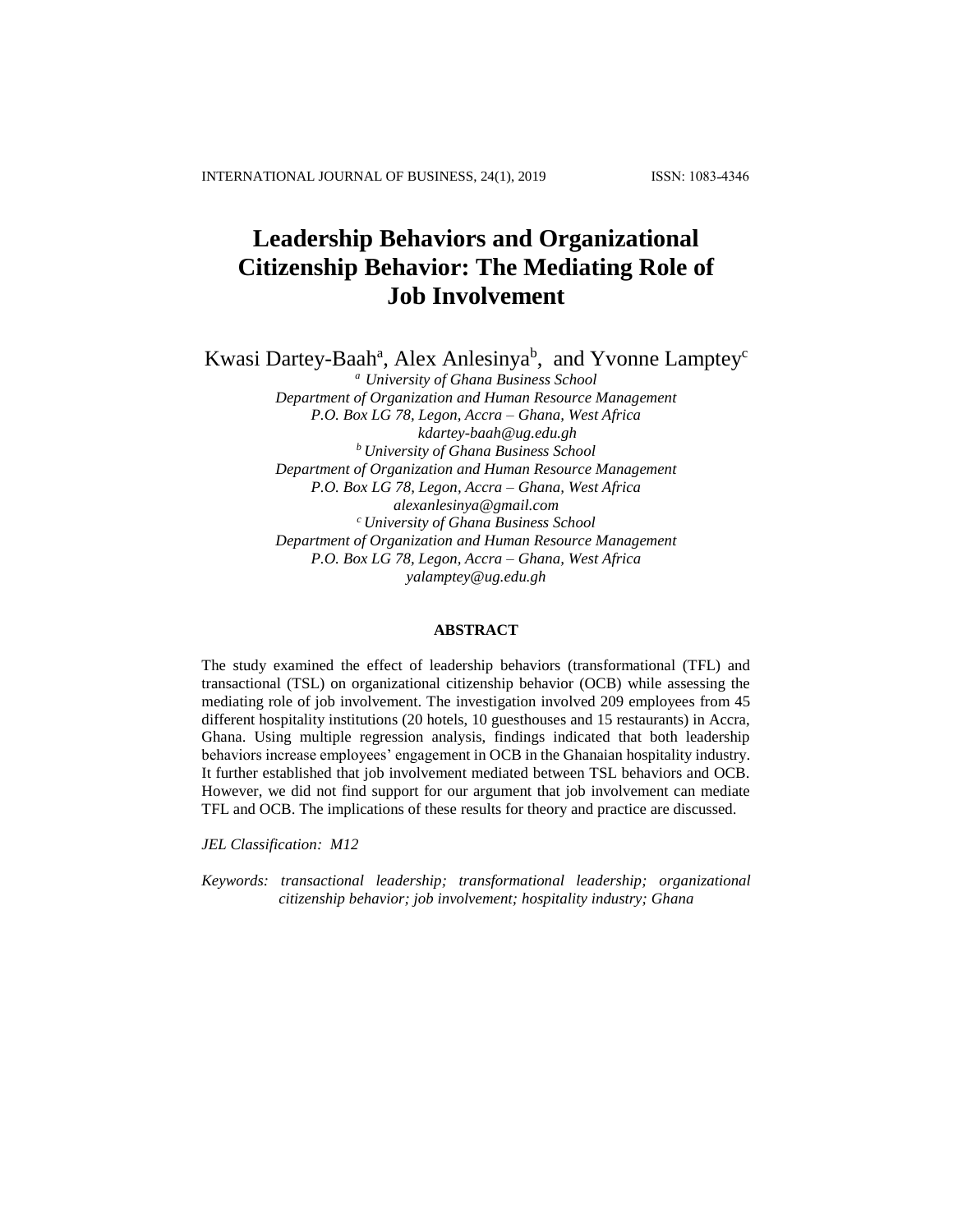# **I. INTRODUCTION**

Globalization and competition coupled with the growth of the service economy globally require employees in service organizations such as hotels to make rapid decisions without much consultation and discussions with their leaders (Jung and Yoon, 2013; Jha, 2014). This is because the above factors have raised service experience expectations of customers in the hospitality environments. As a result, customers increasingly now expect services and products to exceed their expectations. However, as service-oriented organizations, customer experience in the hospitality sector is extremely reliant on faceto-face interactions between service consumers and workers (Baum, 2015; Tracey, 2014; Madera, Dawson, Guchait and Belarmino, 2017). In this regard, organizational citizenship behaviors (OCB) of workers in the hospitality industry are important (Koyuncu, Burke, Astakhova, Eren and Cetin, 2013; Jha, 2014). Hospitality institutions where employees tend to engage in OCB can enhance their core competences, improve service quality, enhance customer satisfaction and potentially perform better than their competitors (Chiang and Hsieh, 2012; Podsakoff, Whiting, Podsakoff and Blume, 2009; Tang and Tang, 2012; Wang and Wong, 2011). Generally, OCB is voluntary, beneficial to people and organizations, and it is not a part of the formal system of the organization (e.g. Ma, Qu, Wilson and Eastman, 2013; Özduran and Tanova, 2017; Organ, 1988; Podsakoff *et al*., 2009; Wang, 2014). For instance, Organ (1988) describes OCB as an "individual behavior at work that is discretionary, not directly or explicitly recognized by the formal rewards system, and in the aggregate promotes the efficient and effective functioning of the organization" (p.4).

A potential antecedent of OCB in the hospitality industry is leadership behavior (Koyuncu *et al*., 2013; Zou, Tian and Liu, 2015). According to Koyuncu *et al*. (2013), front-line workers make significant contributions to hotels' competitiveness, and that leadership behaviors may be critical in eliciting desired employee behaviors. Zou *et al*. (2015) also posit that stakeholders in the hospitality industry should recognize leadership behaviors as instrumental in remedying the deficiencies of hotel employment for enhanced results. Recently, Chen and Wu (2017) call on researchers in the hospitality field to explore the most effective leadership behaviors that can inspire front-line employees to exhibit OCB. Admittedly, the effects of leadership behaviors, specifically, transformational leadership (TFL) and transactional leadership (TSL) behaviors on OCB have been examined in the hospitality industry and in other sectors (see Bilgin, Kuzey, Torlak and Uyar, 2015; Cho and Dansereau, 2010; Jha, 2014; Mekpor and Dartey-Baah, 2017; Park, Song, Yoon and Kim, 2013; Patiar and Wang, 2016; Sechudi and Olivier, 2016; Tracey and Hinkin, 1994).

However, findings of these studies still lack consistency. For example, leadership behavior may have positive (Jha, 2014; Mekpor and Dartey-Baah, 2017), negative (Patiar and Mia, 2009), or no effect (Bilgin *et al*., 2015; Tracey and Hinkin, 1994) on OCB. Aside, we observe that majority of the studies (e.g. Bilgin *et al*., 2015; Cho and Dansereau, 2010; Patiar and Wang, 2016; Park *et al*., 2013; Sechudi and Olivier, 2016) mainly focused on TFL behavior with less attention being paid to TSL behavior. This concentration on either TFL or TSL has resulted in the lack of a more comprehensive TFL/TSL and OCB model (Patiar and Mia, 2009; Uen *et al*., 2012). Hence, the first research objective is to contribute to literature by investigating the effect of leadership behaviors (TFL and TSL) on OCB in the Ghanaian hospitality industry.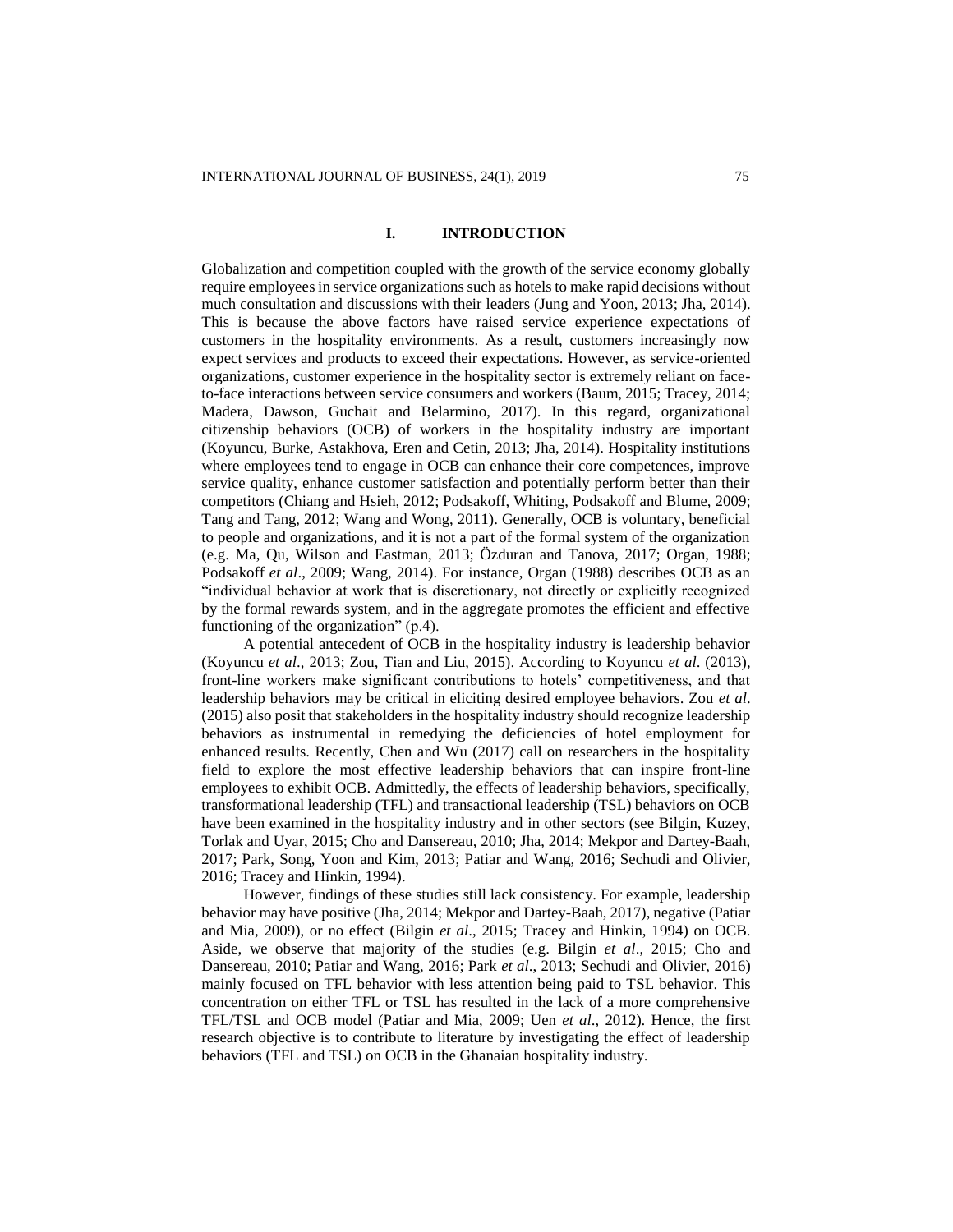In addition, a survey of the literature reveals that mediators employed in previous studies include commitment and job satisfaction (e.g. Bilgin *et al*., 2015), individual and group-level justice perceptions (e.g. Cho and Dansereau, 2010), envy (e.g. Kim, O'Neill and Cho, 2010), trust (e.g. Mackenzie, Podsakoff and Rich, 2001), and psychological ownership (Park *et al*., 2013). However, studies investigating the mediating role of job involvement in the relationship between leadership behaviors and OCB are quite rare to find. This to some extent confirms Wang, Tsui and Xin's (2011) observation that in spite of the constant calls to examine the potential mechanisms through which leadership behaviors can affect employee outcomes, little research has been forthcoming. Hence, the second research objective is to propose job involvement as a mediator that can affect the relationship between leadership behaviors and OCB.

# **II. LITERATURE REVIEW**

#### **A. Theoretical Relevance**

Over the years, various theories of leadership have emerged to explain the concept of leadership, leadership behaviors and leader-follower interactions; for instance, Leader-Member Exchange (LMX) theory. The LMX theory was developed by Graen and his associates (Graen, Novak and Sommerkamp, 1982; Graen and Scandura, 1987). The theory is defined as an interpersonal relationship between a leader and a subordinate which relates to follower outcomes (Graen *et al*., 1982; Graen and Scandura, 1987; Keller and Dansereau, 1995; Sparrowe and Liden, 1997). When the leader and the members are in high quality relationship, the leader becomes a resource, which provides employees with support. This enhances employees' commitment and makes employees become psychologically safe (Spreitzer, 2007). Psychological safety is important for fostering employees' job involvement and satisfaction (Kahn, 1990). Employees in higher-quality exchange situations experience open communication with their supervisors (Yrle, Hartman and Galle, 2002). This help in providing them with the required information to carry out their work more efficiently and effectively. In addition, employees in a highquality LMX tend to have higher quality exchange relationships with co-workers in the form of social support and other citizenship behaviors (Sherony and Green, 2002).

Aside the LMX theory, social exchange theory provides a framework in the study of employee-organization relationships for the past few decades (Cropanzano and Mitchell, 2005). The social exchange theory (Blau, 1964) states that when employees perceive that they are involved in trustworthy exchanges with the organization they work for, they experience a sense of felt obligation that invites reciprocation through positive inclinations and behaviors that benefit the organization (Cropanzano and Mitchell, 2005). The theory suggests that "citizenship behavior will appear when an employee experiences positive feelings and an affinity towards the organization. Thus, the individual is motivated to respond to the organization's demand, resulting in positive experiences" (Jha, 2014, p. 19). This clearly indicates that the proposition of OCB is linked to the social exchange theory (Blau, 1964; Aselage and Eisenberger, 2003).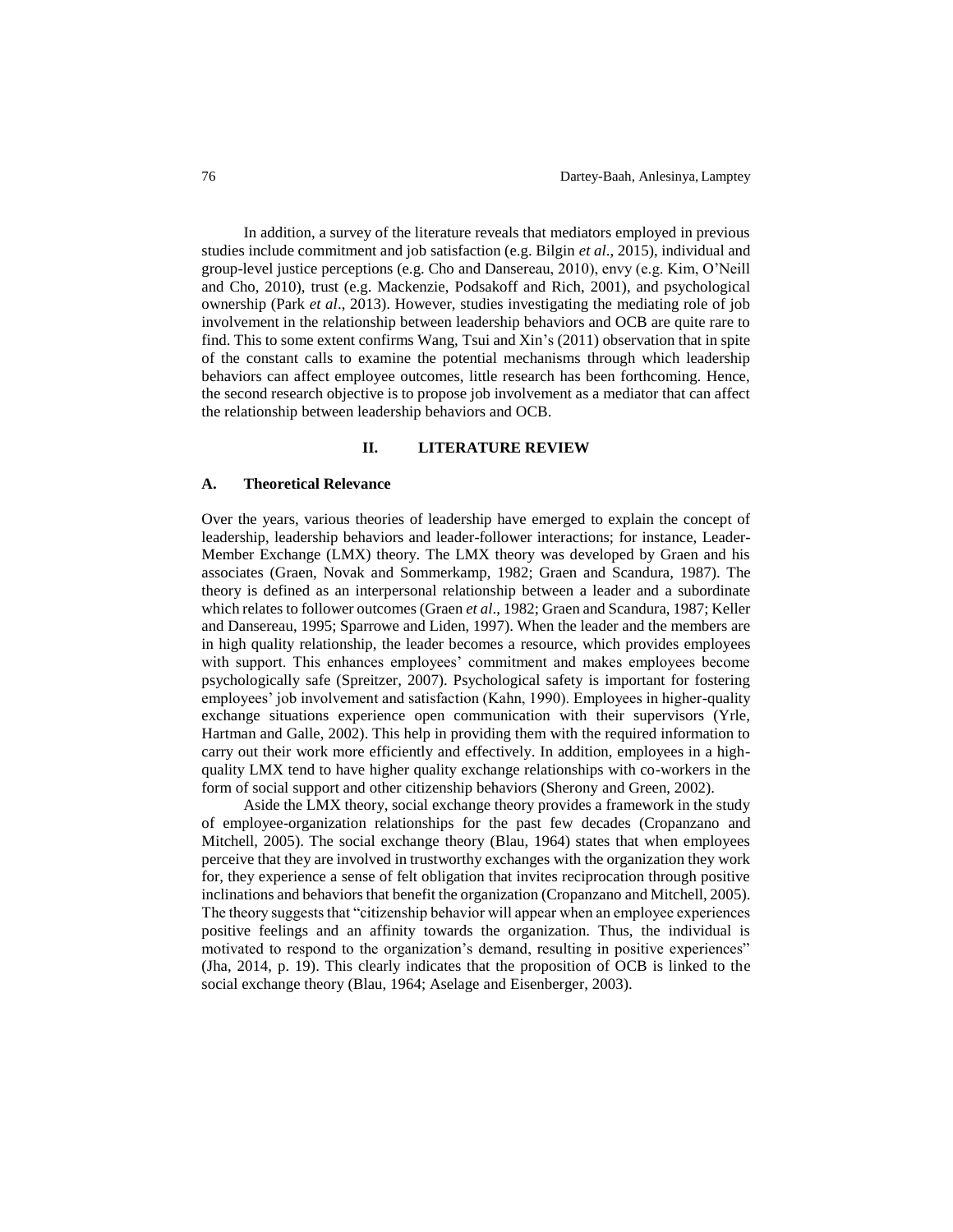# **B. Leadership Behaviors**

The concept of leadership has been defined in various ways (e.g., Kouzes and Posner, 2002; Lussier and Achua, 2004; Northouse, 2004). Kouzes and Posner (2002) for instance, defined "leadership as a relationship between those who aspire to lead and those who choose to follow" (p.20). Similarly, Lussier and Achua (2004) describe leadership as the "influencing process of leaders and followers to achieve organizational objectives through changes" (p.5). Various leadership behaviors have been identified. This study however, focuses on the TFL and TSL behaviors as these are considered as the most dominant and trending leadership behaviors (Dartey-Baah, 2016; Dartey-Baah, 2015; Riaz and Haider, 2010; Webb, 2009). Consequently, Dartey-Baah (2015) coined the concept of "Transfor-sactional" leadership to reflect this dominant thinking and orientation towards the two leadership behaviors in the literature. This orientation towards these two leadership behaviors may be due to the widely held view that the best and resilient leaders are those who know when it is appropriate to exhibit either transformational or transactional leadership behaviors (Boyne, 2010; Dartey-Baah, 2015; Lee, Cheng, Yeung and Lai, 2011).

# **C. Transformational Leadership Behavior (TFL)**

According to Podsakoff, Mackenzie and Bommer (1996), TFL can be viewed as behavior of a leader that influences both values and aspirations of followers. It activates higherorder needs and arouses subordinates to go beyond self-interest for the benefit of the entire organization. Earlier, Bass (1990) maintains that leaders practice TFL when they widen and "elevate the interests of their employees, when they generate awareness and acceptance of the purposes and mission of the group, and when they stir their employees to look beyond their own self-interest for the good of the group" (p.21). TFL has a positive future, and through inspirational motivation, communicate the vision to the followers (Bass, 1990; Bono and Judge, 2004; den Hartog, van Muijen and Koopman, 1997). In line with this, Bass (1990) argues that TFL is characterized by four main behaviors, which are: idealized influence, inspirational motivation, intellectual stimulation, and individual consideration. Rafferty and Griffin (2006) later on added the fifth dimension, known as vision.

Rafferty and Griffin (2006) describe vision as charismatic expressions of a positive future through inspirational communication and confidence building. Leaders engage in idealized influence by communicating an exciting vision of the future (Yukl, 1981). Inspirational motivation refers to "the extent to which a leader stimulates enthusiasm among subordinates for the work of the group and says things to build subordinate confidence in their ability to perform assignments successfully and attain group objectives" (Yukl, 1981, p. 121). Shamir, House and Arthur (1993) posit that leaders who practice intellectual stimulation give meaning to their organizations and to their followers' work. Intellectual stimulation behaviors involve the ability of a leader to challenge its subordinates to think 'outside the box' as they try to find solutions to problems they face in their work environment. This leadership behavior makes workers become more involved, committed to the organization as well as excel on their job (Shamir *et al*., 1993). Individual consideration can simply be described as leaders' ability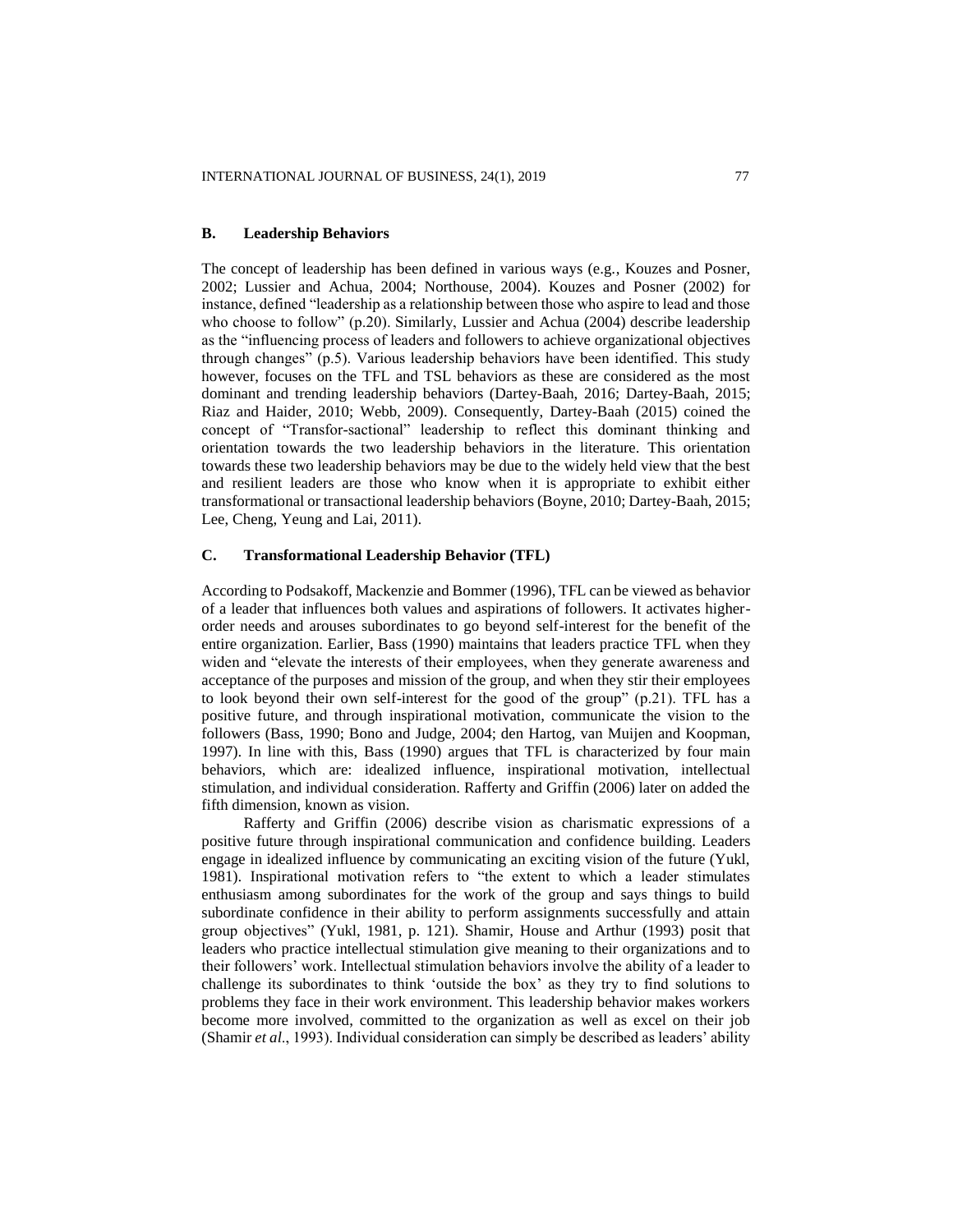to coach, support as well as stimulate their followers (Avolio and Bass, 1995; den Hartog *et al*., 1997; Limsila and Ogunlana, 2008).

#### **D. Transactional Leadership (TSL) Behavior**

TSL theories are based on the view that the relationship between leaders and their followers are characterized by a series of exchanges between them (Avolio and Bass, 1995; Dartey-Baah, 2016; Den Hartog *et al*., 1997; Lai, 2011). TSL behavior in Dartey-Baah's (2016) views can be described as the capacity of leaders to use extrinsic rewards to influence their subordinates to achieve a particular goal. There are three subdimensions of TSL behavior (Bass, 1990). They are contingent rewards, management by exception (active) and management by exception (passive) or and laissez-faire, or nonleadership behavior. With respect to contingent reward, the leader assigns work to his followers and then rewards them for carrying out the assignment (Bass, Avolio, Jung and Berson, 2003; Bass, 1990; Gill, 2006). Passive management by exception refers to a situation where the leader waits passively for errors to happen before taking corrective action. In most cases, such leaders take corrective measures only when procedures and standards for accomplishing tasks are not being met (Bass, 1990). On the other hand, active management by exception refers to management practice or leadership behavior where the leader keenly monitors the performance of subordinates or followers by focusing on deviations from rules and standards so that he or she can take necessary corrective action (Bass, 1990; Wu, Liu, Song and Liu, 2006).

# **E. Organizational Citizenship Behavior (OCB)**

The idea of OCB pioneered by Organ (1988) and Bateman and Organ (1983) was based on the assumption of "extra role behavior" of Katz (1964). Katz's (1964) work examines innovative and spontaneous behavior beyond role prescriptions and distinguishes between high and low performers. Organ (1988) defines OCB as "individual behavior at work that is discretionary, not directly or explicitly recognized by the formal reward system, and in the aggregate promotes the efficient and effective functioning of the organization" (p. 4). Smith, Organ, and Near (1983) originally identified two subdimensions for OCB. They are altruism and general compliance but Organ (1988) excluded general compliance, and added new dimensions. Altruism, conscientiousness, civic virtue, courtesy and sportsmanship are the dimensions of OCB, and have been widely used by researchers (Özduran and Tanova, 2017; Podsakoff, McKenzie, Paine and Bachrach, 2000; Ma *et al*., 2013; Wang, 2014).

Altruism is related to helping a specific colleague in organizational task accomplishment or problem-solving (Law, Wong and Chen, 2005). Conscientiousness (Özduran and Tanova, 2017) is described as behaviors that involve going beyond the minimum requirements of one's job or position. Civic virtue includes the activities of participating in social activities as well as attending meetings. Courtesy as an OCB, refers to employees' behaviors that inform co-workers of potential dangers or difficulties that can affect their smooth performance of work. Finally, sportsmanship refers to the willingness of workers to work without complaining. They employ positive work attitudes and behaviors although they may be facing some challenges and distressful situations (Özduran and Tanova, 2017). OCB improves performance and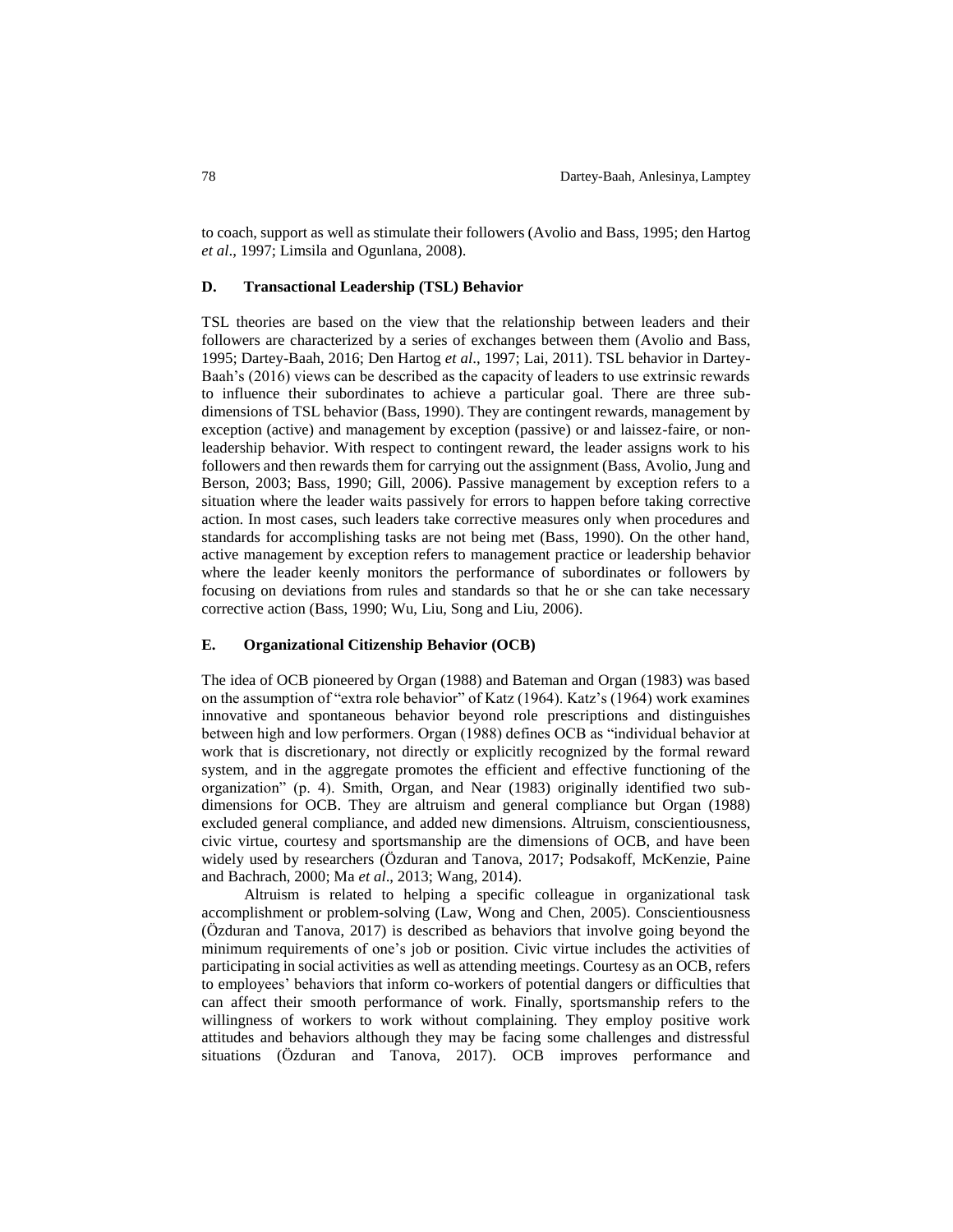competitiveness of organizations (Smith *et al*., 1983) and "contribute to the creation of the structural, relational, and cognitive aspects of social capital" (Bolino, Turnley, and Bloodgood, 2002, p.517).

# **F. Job Involvement**

Early studies on job involvement can be traced back to the work conducted by Sherif and Cantril (1947). Job involvement is defined as the extent to which one identifies or is preoccupied with their job, relates positively to a whole host of outcomes of interest to organizations such as employee OCB and commitment (Cooper-Hakim and Viswesvaran, 2005; Newstrom, 2007). Job involvement is a construct, which leads to an inner state of activation. It is determined by the intensity of activation as well as the effectiveness of the direction. Its intensity results from personal, product and situationspecific factors. A high degree of involvement in one's job leads to intensified search activities and better information-seeking behavior, while low involvement levels describe a state of little cognitive effort (Baum and Kabst, 2013).

# **G. Development of Hypotheses and Conceptual Model**

# **1. Leadership behavior and OCB**

The role of leadership behavior in encouraging OCB for organizational effectiveness has become a major research agenda (Bilgin *et al*., 2015; Boyne, 2010; Brownell, 2010). As a result, various studies have been conducted in attempt to ascertain the nature of their relationship. For instance, Mackenzie *et al*. (2001) reveal that TFL behavior significantly predicts OCB. Recently, in their analysis of 159 employees and their supervisors in a Korean banking study, Dansereau (2010) shows that TFL behavior indirectly affects OCBs via perceived fairness and justice. Similarly, Suliman and Al Obaidli (2013) indicate that TFL and TSL significantly enhance OCB in the banking sector in United Arab Emirates. Likewise, in the Ghanaian banking industry, Mekpor and Dartey-Baah (2017) find positive contributions of both leadership behaviors to workers' tendency to engage in more OCB. Relatedly, Sechudi and Olivier (2016) reveal that the dimensions of TFL behavior facilitate military or servicemen's OCB.

While the preceding studies (Dansereau, 2010; Mekpor and Dartey-Baah, 2017; Sechudi and Olivier, 2016; Suliman and Al Obaidli, 2013) focused mainly on the banking industry and the defense sector, some researchers have investigated the topic in the tourism and hospitality industry. Bilgin *et al*. (2015) for example, examine how charismatic leadership can affect OCB in the Turkish hospitality industry. Using structural equation modelling, the results show that charismatic leadership behavior has no influence on organizational citizenship behavior. This result contradicts the findings of similar studies (Jha, 2014; Kim *et al*., 2010) in the hospitality industry that found positive results. For instance, in India, Jha (2014) examined how TFL predicts OCB using data from 319 employees of different five-star hotels. The results indicated that TFL behavior raises OCB. Prior to this, Kim *et al*. (2010) examined 233 front-line hotel employees, and reveals that "employees perceiving a poor working relationship with their supervisor committed less voluntary helping behaviors towards coworkers than their counterparts" (p.530). Arustei (2013) also argues that leadership behavior is important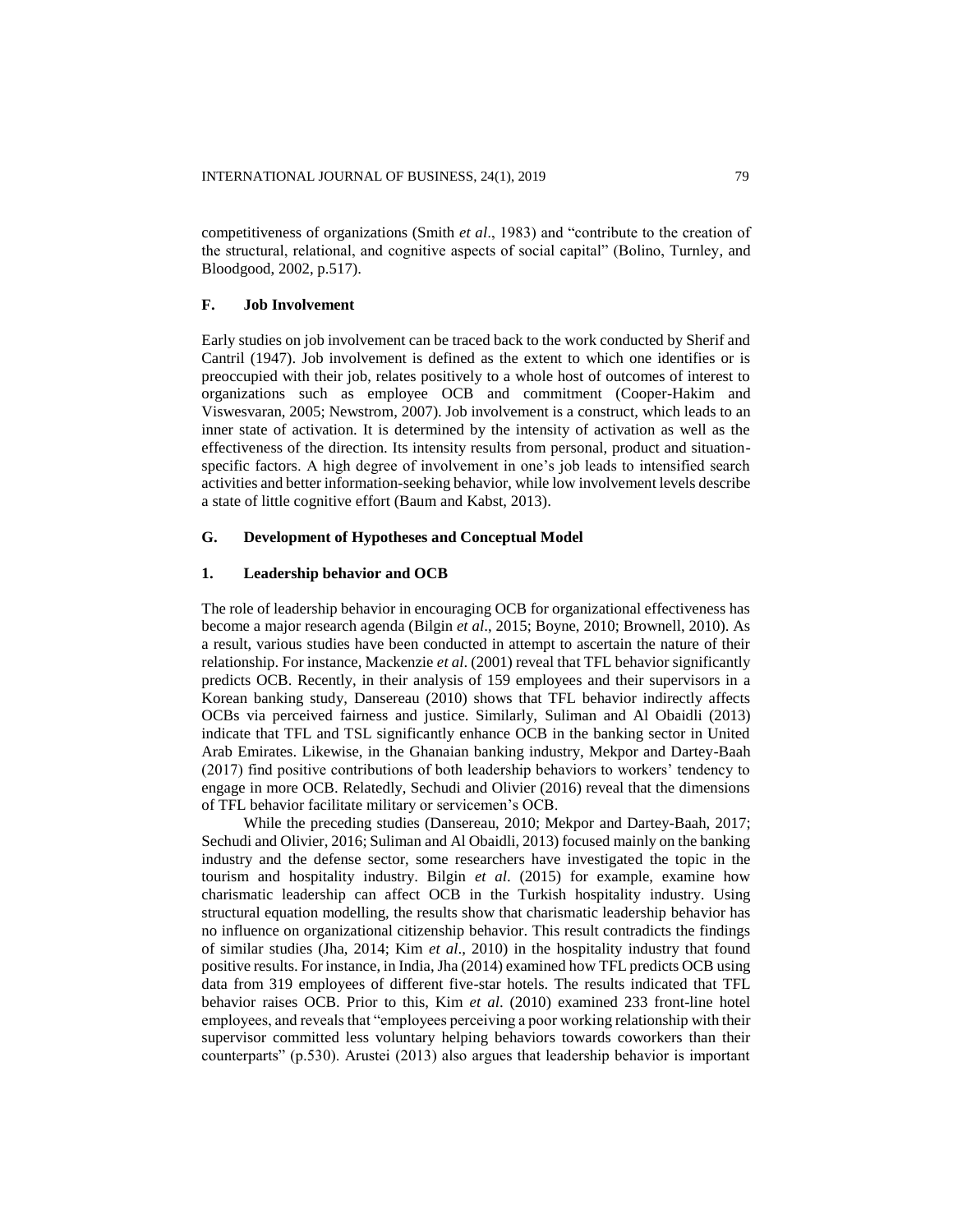for the success and competitiveness of organizations in the hospitality industry, as they require extensive human efforts, committed and flexible workforce who can speedily resolve customer concerns on the spot without much discussions and consultations with their superiors. Based on the above discussions, we proposed the following hypotheses:

**H1a**: TFL behavior significantly increases OCB among workers in the hospitality industry.

**H1b:** TSL behavior significantly increases OCB among workers in the hospitality industry.

# **2. Mediation role of job involvement**

The need to examine potential mechanisms through which leadership behavior can affect employee and organizational outcomes are noted in the literature (Wang *et al*., 2011). Although very limited studies have investigated leadership behaviors and job involvement, available evidence suggests that leadership behavior can lead to job involvement. Sheikh, Newman and Al Azzeh's (2013) for example, used cross-sectional survey data from 229 employees of 10 organizations in the United Arab Emirates, and show that TFL behavior has positive effect on job involvement. Prior to this, a metaanalysis by Cooper-Hakim and Viswesvaran (2005) suggest that the dimensions of TFL behaviors positively and significantly predict employees' job involvement. Generally, employees who are highly involved in their jobs tend to find their jobs satisfying (Sharma, Srivastava, Ningthoujam and Arora, 2012; Cohen, 1995). When employees are involved in their work, they remain on their job activities even in their spare time thinking of how best they can do their work and achieve desired results.

Employees who are involved in their jobs may feel competent and more willing to help colleagues to perform their jobs (Mudrack, 2004). This indicates that job involvement can significantly influence OCB (Diefendorff, Brown, Kamin and Lord, 2002; Yeh, 2013). Indeed, studies have confirmed that job involvement can influence OCB. For instance, using survey data from 283 nurses from a hospital in Israel, Diefendorff *et al*. (2002) demonstrate that employees who are highly involve in their job display high OCB. The above discussions clearly indicate that leadership behavior can predict OCB and job involvement, and job involvement can also predict OCB. This suggests that job involvement can provide mechanism through which leadership behaviors can affect OCB. Consequently, we propose that job involvement mediates the relationship between leadership behaviors and OCB. Specifically, we hypothesized that:

**H2a:** Employee job involvement mediates the relationship between TFL behavior and OCB.

**H2b:** Employee job involvement mediates the relationship between TSL behavior and OCB.

The above hypotheses are summarized and presented in the conceptual model below.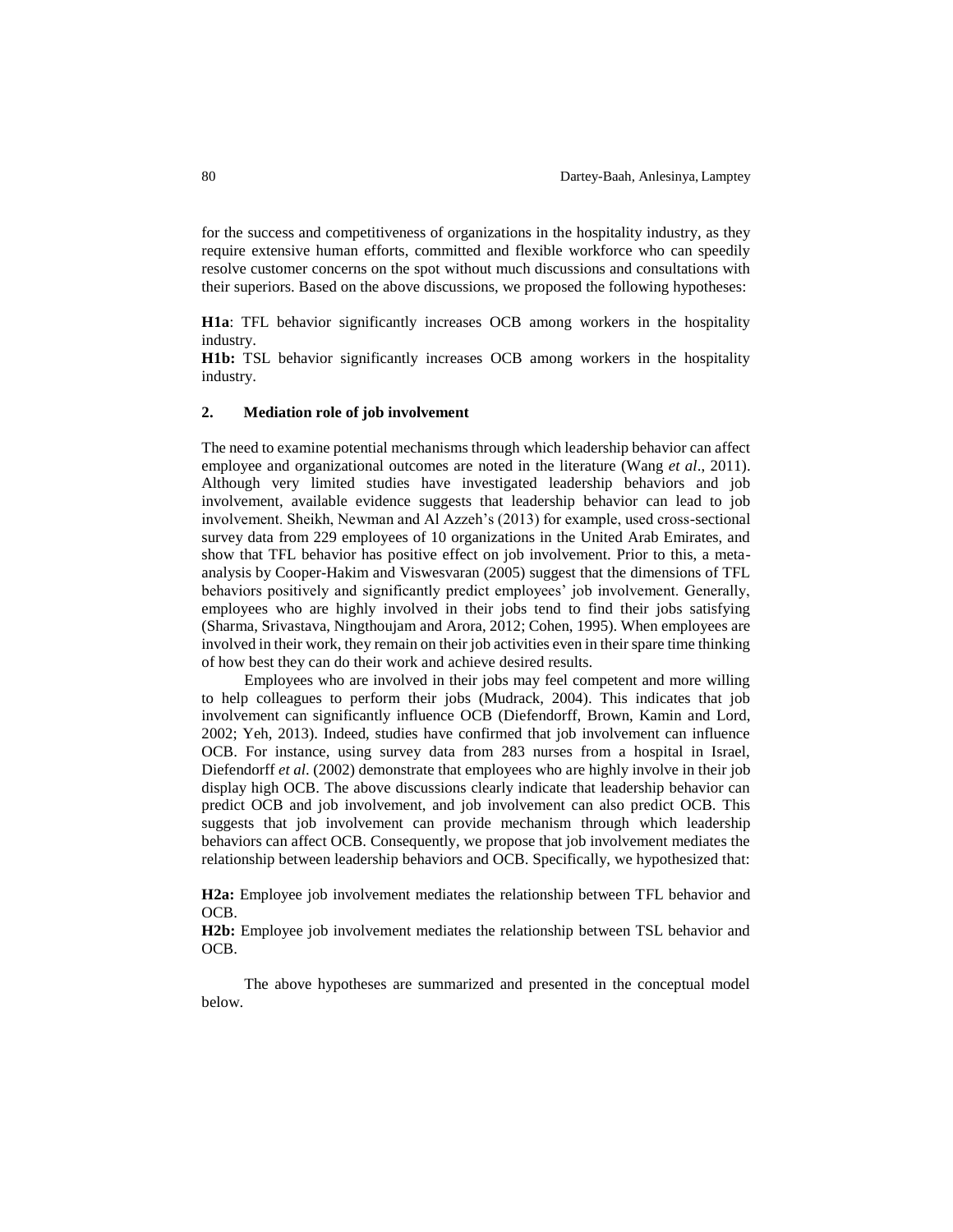

**Figure 1** Conceptual framework before analysis



#### **A. Sample and Data Collection**

This study collected data from employees in the Ghanaian hospitality industry, one of the leading hospitality industries in Africa. A Bloom Consulting Country Brand Ranking for Trade and Tourism reported by Graphic Online (2016) indicated that Ghana is the ninth most attractive country in Africa to international tourists. Indeed, the hospitality industry is one of the fastest growing industries in Ghana. According to Ghana Tourism Authority (2012), the star-rated hotels in Ghana grew from 1,345 in 2005 to 1,747 in 2010. Aside the star-rated hotels, there are 137 guesthouses, 1176 budget as well as 67 supplementary accommodations across the nation. There has been high hotel occupancy rate, especially in star-rated hotels in the last decade. The report revealed that there are about 80% occupancy rates on average for 4-star rated hotels. These clearly indicate that the industry is experiencing significant growth and becoming increasingly competitive. This means that organizations in the industry need to encourage their employees to exhibit high level of OCB and job involvement through appropriate leadership behaviors. This is because OCB and job involved employees tend to make significant contributions to the performance and competitiveness of service-oriented organizations (see Chiang and Hsieh, 2012; Podsakoff *et al*., 2009; Özduran and Tanova, 2017; Organ, 1988; Wang, 2014).

The study specifically targeted employees operating in hotels, guesthouses and restaurants in Accra, the capital city of Ghana. There are 358 hotels and 32 guesthouses in the Greater Accra region (Ghana Hotels Association, 2018) and 451 restaurants (Ghana Yello website, 2018). The choice of Accra as the study area was motivated by the revelations by Ghana Tourism Authority (2012) that these categories of hospitality institutions are dominant in Accra. The study used a convenience sample of 45 hospitality institutions; 20 (44.44%) hotels, 15 (33.33%) restaurants, and 10 (22.22%) guesthouses. In all, 258 questionnaires were personally distributed to employees in the 45 hospitality institutions of which 209 valid questionnaires representing 81.01% were analyzed. The collection of the data from these key categories of hospitality institutions was to obtain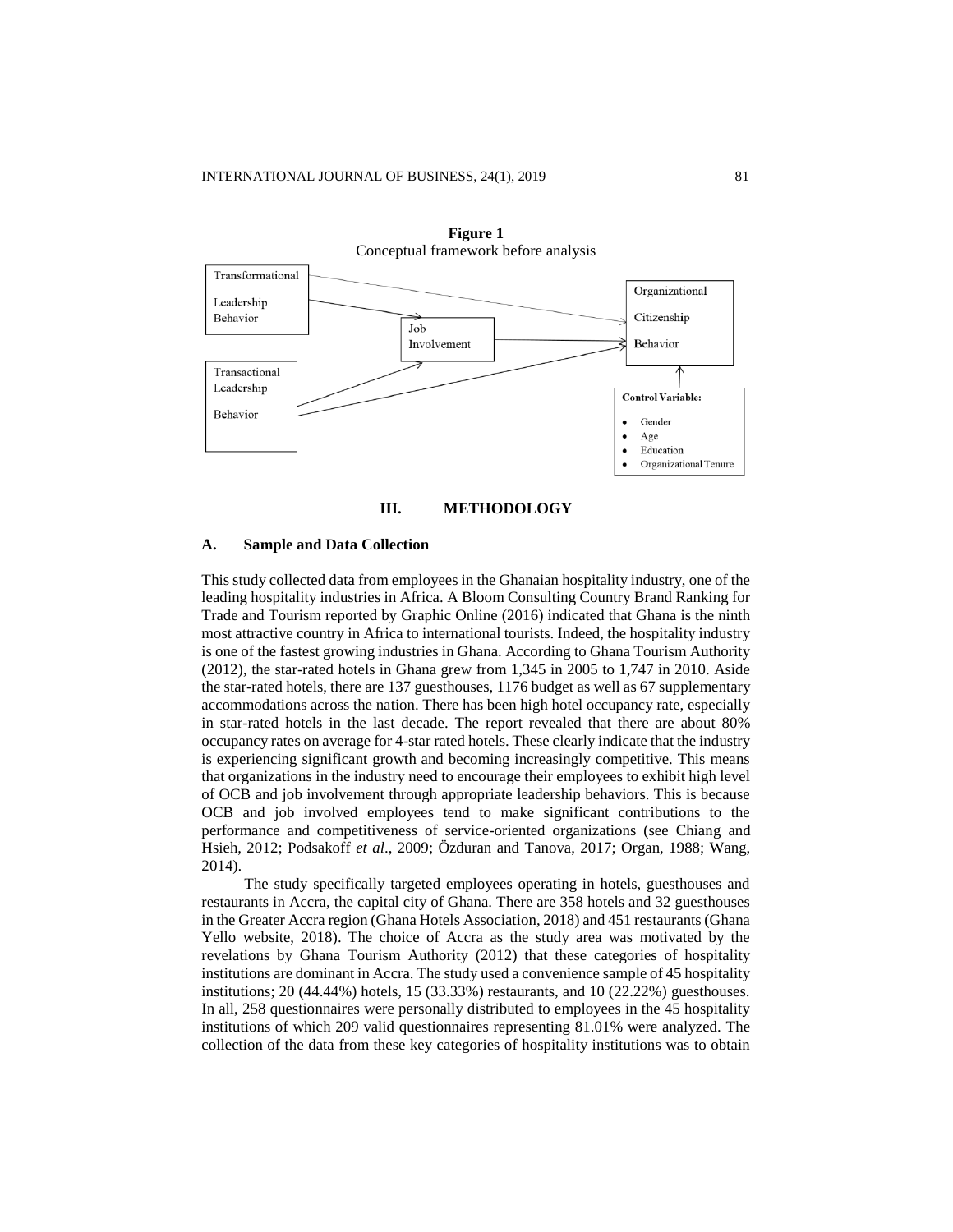views of different workers in the sector on how leadership behaviors affect their desire to engage in OCB in the sector, and also to facilitate generalization of the findings.

The demographic details of the respondents are displayed in the Table 1. From the results, 15 (7.18%) were less than 20 years; 118 (56.46%) were 21-30 years; 57 (27.27%) were 31-40 years; 10 (4.78%) were 41-50 years and 9 (4.31%) were 51-60 years old. The gender distribution indicated that 100 (47.85%) were males, and 109 (52.15%) were females. In terms of their educational background, 91 (43.54%) had Senior High School education; 74 (35.41%) had Bachelor degree; 23 (11.00%) had Master's degree, and 21 (10.05%) attained other educational qualifications. Furthermore, their organizational tenure distribution indicated that 27 (12.92%) were less than a year old; 137 (65.55%) were 1-5 years old; 31 (14.83%) were 6-10 years old, and 14 (6.70%) were 11 years and more in their present organizations.

| Demographic background of the respondents       |           |            |  |  |  |  |  |
|-------------------------------------------------|-----------|------------|--|--|--|--|--|
| Demographic Details                             | Frequency | Percentage |  |  |  |  |  |
| Age (in years):                                 |           |            |  |  |  |  |  |
| Under 20                                        | 15        | 7.18       |  |  |  |  |  |
| $21 - 30$                                       | 118       | 56.46      |  |  |  |  |  |
| $31 - 40$                                       | 57        | 27.27      |  |  |  |  |  |
| $41 - 50$                                       | 10        | 4.78       |  |  |  |  |  |
| $51 - 60$                                       | 9         | 4.31       |  |  |  |  |  |
| Gender                                          |           |            |  |  |  |  |  |
| Male                                            | 100       | 47.85      |  |  |  |  |  |
| Female                                          | 109       | 52.15      |  |  |  |  |  |
| Education:                                      |           |            |  |  |  |  |  |
| Senior High School                              | 91        | 43.54      |  |  |  |  |  |
| <b>Bachelor Degree</b>                          | 74        | 35.41      |  |  |  |  |  |
| Master's Degree                                 | 23        | 11.00      |  |  |  |  |  |
| Other                                           | 21        | 10.05      |  |  |  |  |  |
| Organizational Tenure:                          |           |            |  |  |  |  |  |
| Less than 1 year                                | 27        | 12.92      |  |  |  |  |  |
| $1 - 5$ years                                   | 137       | 65.55      |  |  |  |  |  |
| $6 - 10$ years                                  | 31        | 14.83      |  |  |  |  |  |
| 11 years and more                               | 14        | 6.70       |  |  |  |  |  |
| <b>Job Position:</b>                            |           |            |  |  |  |  |  |
| Finance and Accounts Officers/Assistants        | 31        | 14.83      |  |  |  |  |  |
| Administrative Officers/Assistants              | 9         | 4.31       |  |  |  |  |  |
| Waiters/Waitresses                              | 26        | 12.44      |  |  |  |  |  |
| Cooks                                           | 11        | 5.26       |  |  |  |  |  |
| Supervisors                                     | 26        | 12.44      |  |  |  |  |  |
| <b>Client Services and Marketing Executives</b> | 51        | 24.40      |  |  |  |  |  |
| Front Desk Executives/Receptionists             | 39        | 18.66      |  |  |  |  |  |
| Human Resource Officers/Assistants              | 7         | 3.35       |  |  |  |  |  |
| Security/Cleaning                               | 9         | 4.31       |  |  |  |  |  |

**Table 1**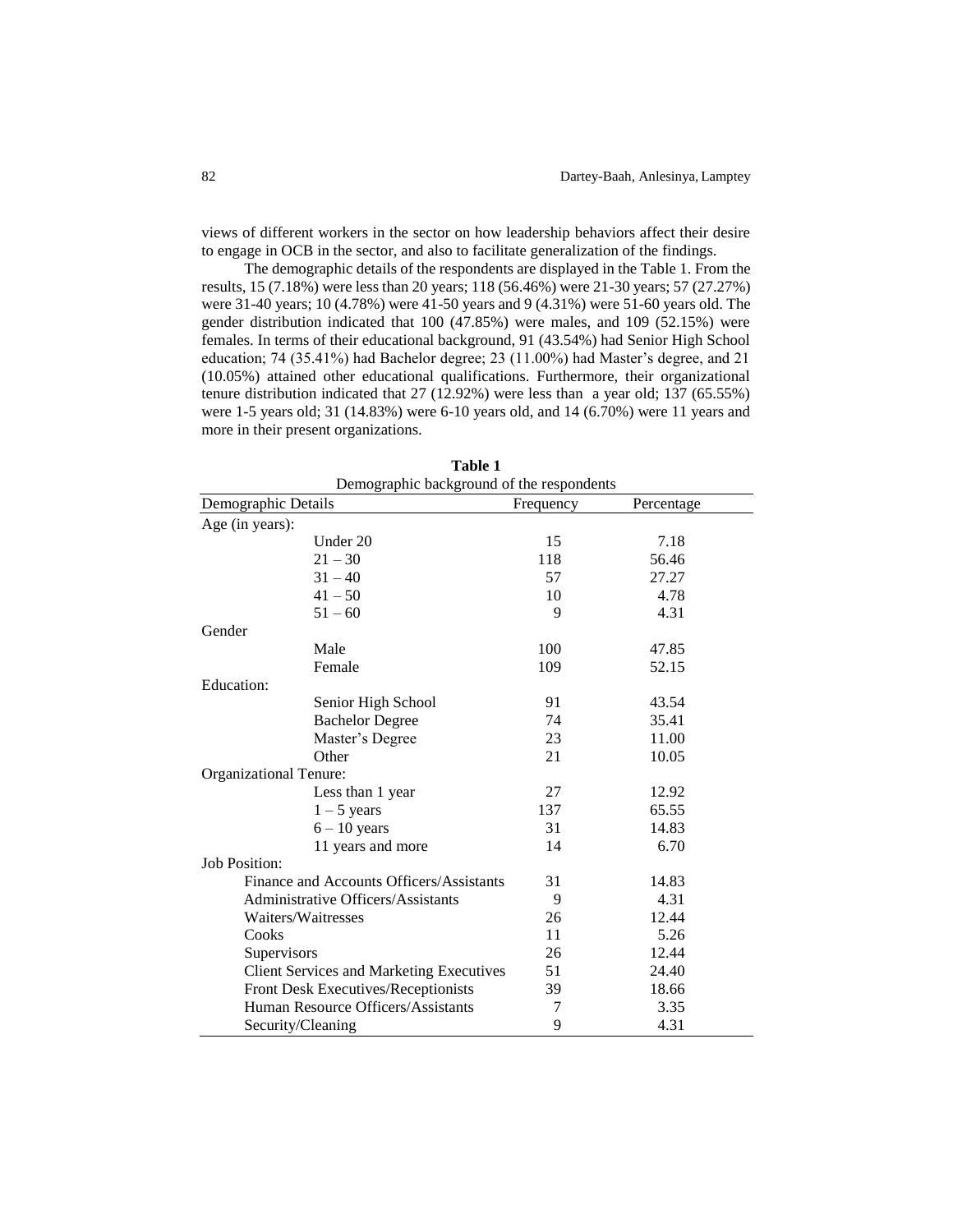# **B. Measures**

#### **1. Leadership behavior**

Leadership behaviors (TFL and TSL) were assessed using Bass and Avolio's (2004) Multifactor Leadership Questionnaire [MLQ 5X Short]. It is a 31–item questionnaire. Nineteen (19) assessed TFL behavior while 12 assessed TSL behavior. Sample items under TFL behavior were: *"My Manager goes beyond self-interest for the good of the group; My Manager talks enthusiastically about what needs to be accomplished; My Manager expresses a compelling vision of the future".* Sample items under TSL behavior were: *"My Manager provides me with assistance in exchange for my efforts; My Manager focuses attention on irregularities, mistakes, expectations and deviations from standards"*. The scale was measured on a five point Likert scale where; 1 = not all true;  $2 =$  once in a while;  $3 =$  sometimes;  $4 =$  fairly often, and  $5 =$  frequently, if not almost. In a recent study by Wells and Pearch (2011), a Cronbach's alpha  $(\alpha)$  of 0.88 and .071 were reported for the TFL and TSL scale in the MLQ 5X Short respectively. In this present study, TFL and TSL behaviors had Cronbach's alpha values of 0.94 and 0.61 respectively.

# **2. Organizational citizenship behavior**

OCB was measured using the 24-item scale developed by Podsakoff *et al.* (1990) comprising the dimensions of altruism, conscientiousness, sportsmanship, courtesy and civic virtue. The scale has a Cronbach's alpha value of .94 (Klein and Verbeke, 1999; Lam, Hui and Law, 1999) and responses are measured on a 5-point Likert scale ranging from 1= Never (strongly disagree) to 5= Always (strongly agree). Sample statements on this scale were *"Attendance at work is above the norm; obeys company rules and regulations even when no one is watching; tries to avoid creating problems for coworkers"*. The present study recorded Cronbach's alpha value of 0.90.

#### **3. Job involvement**

Job involvement was measured using the 10-item scale that was developed by Kanungo (1982). The scale had a Cronbach's alpha value of .81 (Kanungo, 1982); and responses were measured on a 5-point Likert scale ranging from  $1=$  Strongly disagree to  $5=$ Strongly agree. Sample items were *"the most important things that happen to me involve my present job; I live, eat, and breathe my job; I have very strong ties with my present job that would be very difficult to break; I consider my job to be very central to my existence".* The scale had a Cronbach's alpha value of 0.74 in this present study.

Cronbach's alpha is a measure of internal consistency, that is, how closely related a set of questions/items are as a group. The test for the Cronbach's α values of the various scales is necessary because according to Tavakol and Dennick (2011), questionnaires adopted for a study must be tested to ensure their accuracy in helping to achieve the objectives of the study. Specifically, it helps to test the effectiveness of the scale to measure the variables of the study. It also helps to test reliability: the consistency of the items of the scale. According to Sekaran (2003), α values less than 0.60 are considered poor. However, α values derived from the pilot study met the reliability requirements to use the instrument since all the variables tested had  $\alpha$  values above 0.60.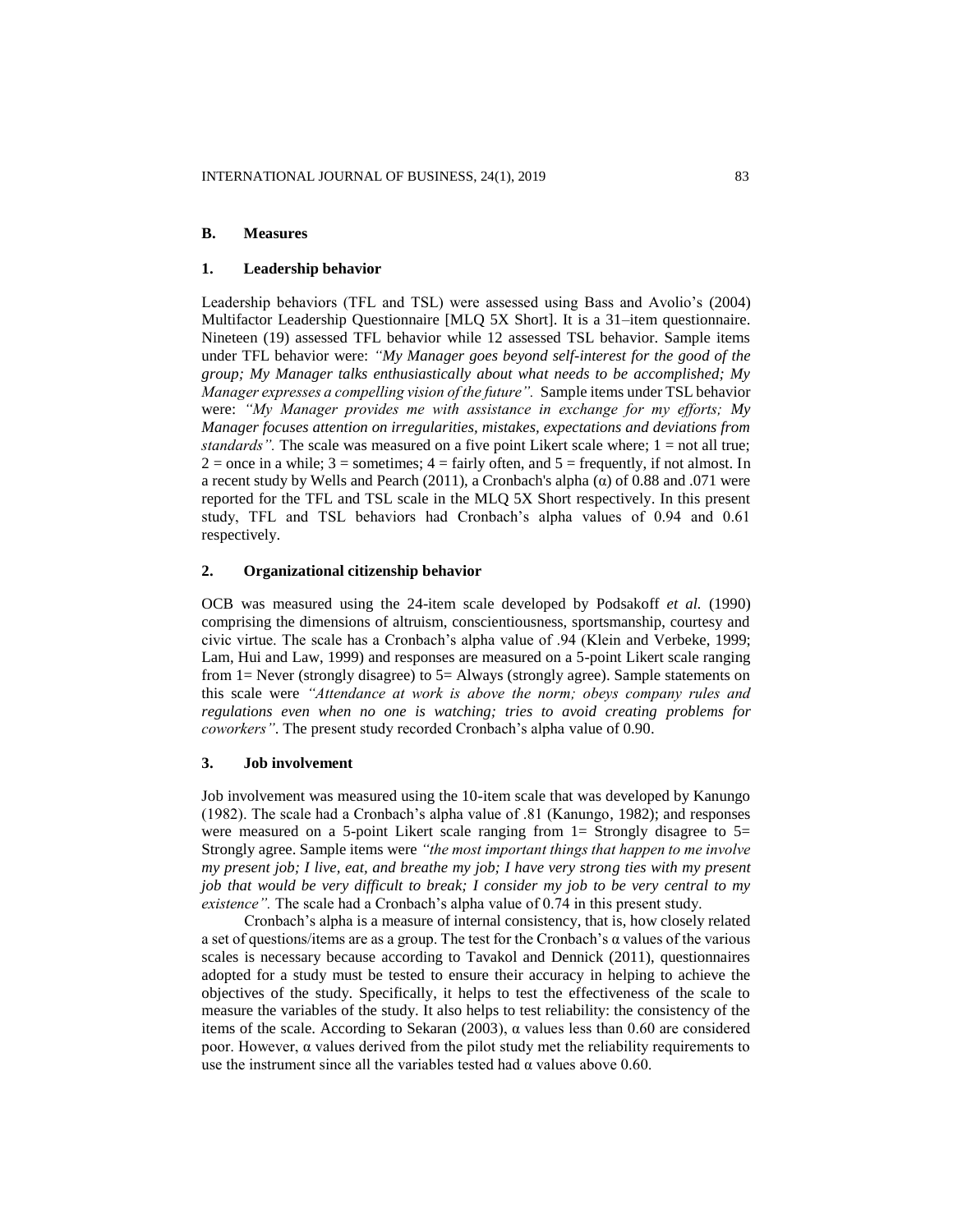## **4. Control variables**

The study used some demographic variables, specifically, age, gender, education and organizational tenure as control variables as they have the potential to influence the relationship between employee job involvement, OCB and leadership behaviors. This was in line with previous researches (e.g. Bauer and Green, 1996; Cho and Dansereau, 2010; Özduran and Tanova, 2017) which controlled for these variables. They were coded as dummy variables for the analyses as follows: Age  $(1 = 40$  years and less, and  $0$ otherwise), Gender (1 = male and 0 = otherwise), Education (1 = tertiary education;  $0 =$ otherwise), and Organizational tenure ( $1 = 5$  years and less, and  $0 =$  otherwise).

## **5. Data analysis**

The data was analyzed using descriptive statistics, Pearson Moment correlation and Linear Multiple regression with the aid of SPSS version 22.0. Descriptive statistics were used to analyze the demographic variables of the respondents and also for testing some assumptions underlying regression analysis such as normal distribution. Pearson correlation was used for establishing preliminary relationship between the study variables. Regressions were used to test the direct and indirect effect of leadership behavior on OCB. Harman's one-factor test was used for the investigation of common method bias (Podsakoff *et al*., 2003). The basic assumption of this technique is that; "if a substantial amount of common method variance is present, a single factor will emerge from the factor analysis or the majority of the covariance will be concentrated in one of the factors" (Podsakoff *et al*., 2003, p. 889). The analysis showed that the highest variance explained by a single factor was 20.45%, thereby indicating no significant concerns for existence of common method bias. Normality and multicollinearity were also checked. Using the criteria of absolute values of less or greater than 1.96 or -1.96, p < 0.05; 2.58 or -2.58, p < 0.01, and 3.29 or -3.29, p < 0.001 (Field, 2009), overall all the variables were normally distributed at 5% level of significance.

Multicollinearity was also investigated using variance inflation factor (VIF). The investigation revealed a VIF of 1.22 as the highest when the control variables, the mediator and independent variable (s) were used on the dependent variable. This was well within the minimum threshold of not more than 10. Aside, the correlations between the independent variables (see Table II) were less than 0.70 (Tabachnick and Fidell, 2007). Hence, it is concluded that there were no serious multicollinearity issues.

# **IV. RESULTS AND FINDINGS**

## **A. Descriptive and Pearson Correlation Analysis**

The descriptive and Pearson correlation results are shown in Table 2. From the results, OCB is positively and significantly related to TFL behavior ( $r = 0.30$ ,  $p < 0.01$ ), TSL behavior ( $r = 0.20$ ,  $p < 0.05$ ), and job involvement ( $r = 0.33$ ,  $p < 0.01$ ). Similarly, job involvement is significantly and positively correlated with TSL behavior ( $r = 0.19$ ,  $p <$ 0.01), but has insignificant association with TFL behavior ( $r = 0.04$ ,  $p > 0.05$ ).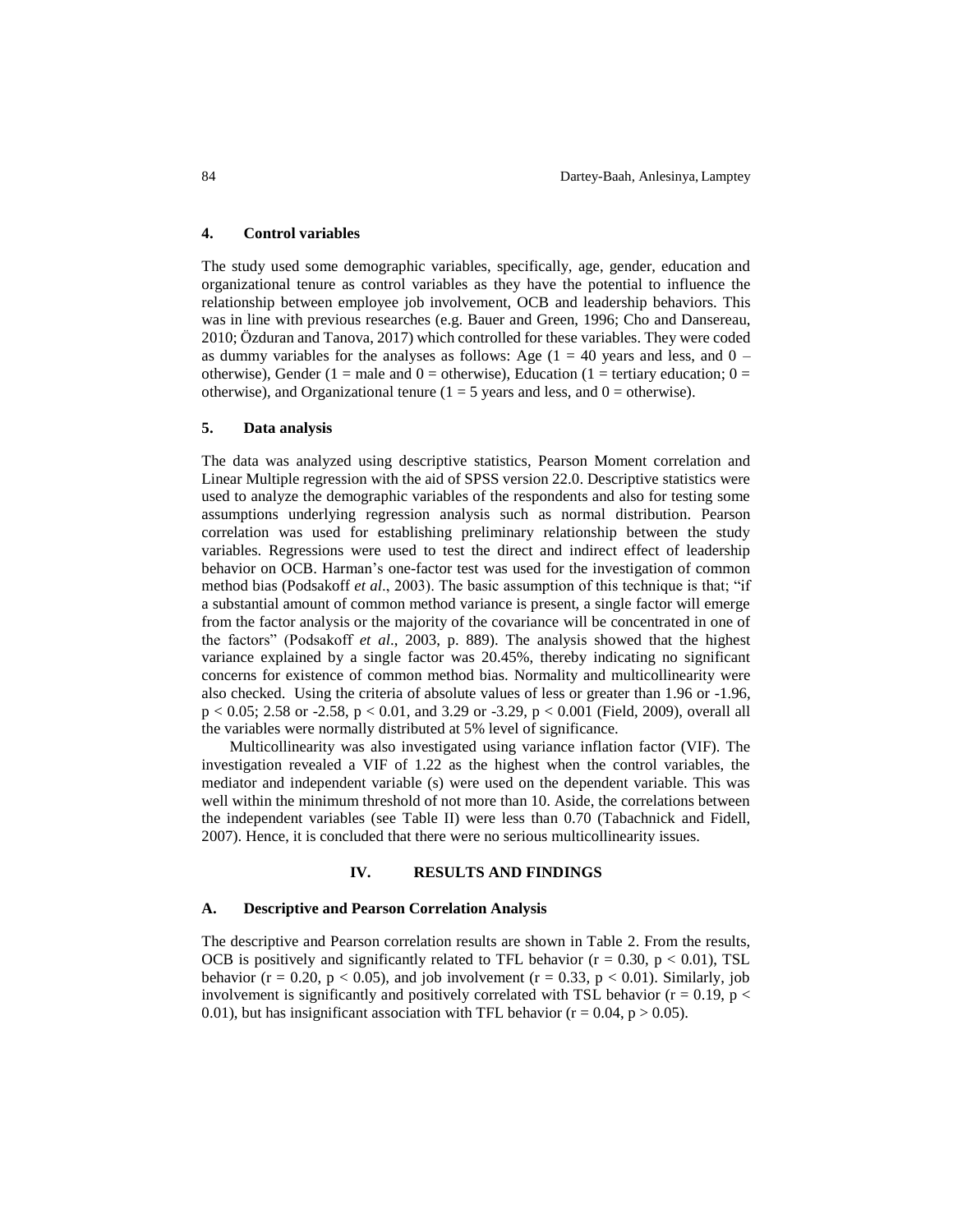| Descriptive and Pearson correlation analysis |      |           |                                           |           |           |           |            |         |      |      |
|----------------------------------------------|------|-----------|-------------------------------------------|-----------|-----------|-----------|------------|---------|------|------|
| Variables                                    | Mean | <b>SD</b> |                                           | 2         | 3         |           | 5          | 6       | 7    | 8    |
| 1. OCB                                       | 3.45 | 0.64      | 1.00                                      |           |           |           |            |         |      |      |
| 2. TFL Behavior                              | 3.53 | 0.83      | $0.30**$                                  | 1.00      |           |           |            |         |      |      |
| 3. TSL Behavior                              | 2.91 | 0.54      | $0.20**$                                  | 0.05      | 1.00      |           |            |         |      |      |
| 4. Job Involvement 3.09                      |      | 0.65      | $0.33***$                                 | 0.04      | $0.19***$ | 1.00      |            |         |      |      |
| 5. Age                                       | 0.91 | 0.28      | 0.02                                      | $-0.09$   | 0.02      | $-0.16^*$ | 1.00       |         |      |      |
| 6. Gender                                    | 0.47 | 0.52      | 0.04                                      | $0.15^*$  | $-0.10$   | 0.09      | $-0.27^*$  | 1.00    |      |      |
| 7. Education                                 | 0.57 | 0.50      | $-0.06$                                   | $-0.01$   | 0.07      | 0.06      | $-0.24***$ | $-0.03$ | 1.00 |      |
| 8. Tenure                                    | 0.79 | 0.41      | $-0.27***$                                | $-0.16^*$ | 0.00      | $-0.11$   | $0.16*$    | $-0.02$ | 0.11 | 1.00 |
| $** \alpha$ . $\alpha$<br>$0.001(10)$ $0.01$ |      |           | $\sim$ $\sim$ $\sim$ $\sim$ $\sim$ $\sim$ |           |           |           |            |         |      |      |

**Table 2**

Significant at  $0.01$  (1%)  $*$  Significant at 0.05 (5%)

# **B. Hypotheses Testing**

# **1. Testing the relationship between TFL behavior, OCB and job involvement**

The two–step regression results testing H1a is shown in Table 3. The results in Model 1 and Model 2 of Table 3 are used to test the hypothesis that TFL behavior will increase OCB significantly (H1a). Control variables are entered in Model 1, with TFL behavior added in Model 2. The interpretation for H1a is based on the results in Model 2. From the findings, TFL behavior (β = 0.27, p < 0.001) has significant positive effect on OCB. This finding provides empirical support for hypothesis H1a. Baron and Kenney (1986)'s three-step procedure for mediation analysis is used to test H2a. According to Baron and Kenny (1986), there are four conditions for mediation: the predictor variable must significantly predict the outcome variable; the predictor variable must significantly predict the mediator; the mediator must significantly predict the outcome variable, and the predictor variable must predict the outcome variable less strongly when the mediator is controlled (i.e., partial mediation). Full mediation occurs when the predictor variable is insignificant when the mediator is controlled. However, given Baron and Kenny's (1986) recommendation, there should be a significant correlation between the mediator and the independent variable for mediation analysis, we are unable to proceed to test hypothesis (H2a) which argues that job involvement can mediate between TFL behavior and OCB. This is because there is no significant relationship between job involvement (mediator) and TFL behavior (independent variable) (see results in Table II above). Indeed, when the test was performed (see Model 2, 4 and 5), it confirmed that job involvement does not serve as a mediator in the relationship between TFL and OCB as only two of the four conditions described above were supported. As noted earlier, TFL significantly predicted OCB (condition 1 supported). Condition two was not supported since TFL did not significantly predict job involvement ( $\beta$  = 0.004, p > 0.05). Similarly, condition three was supported because job involvement has significant effect on OCB (β  $= 0.31$ ,  $p < 0.001$ ). However, condition four was not supported because TFL failed to predict OCB less when job involvement was controlled in Model 5.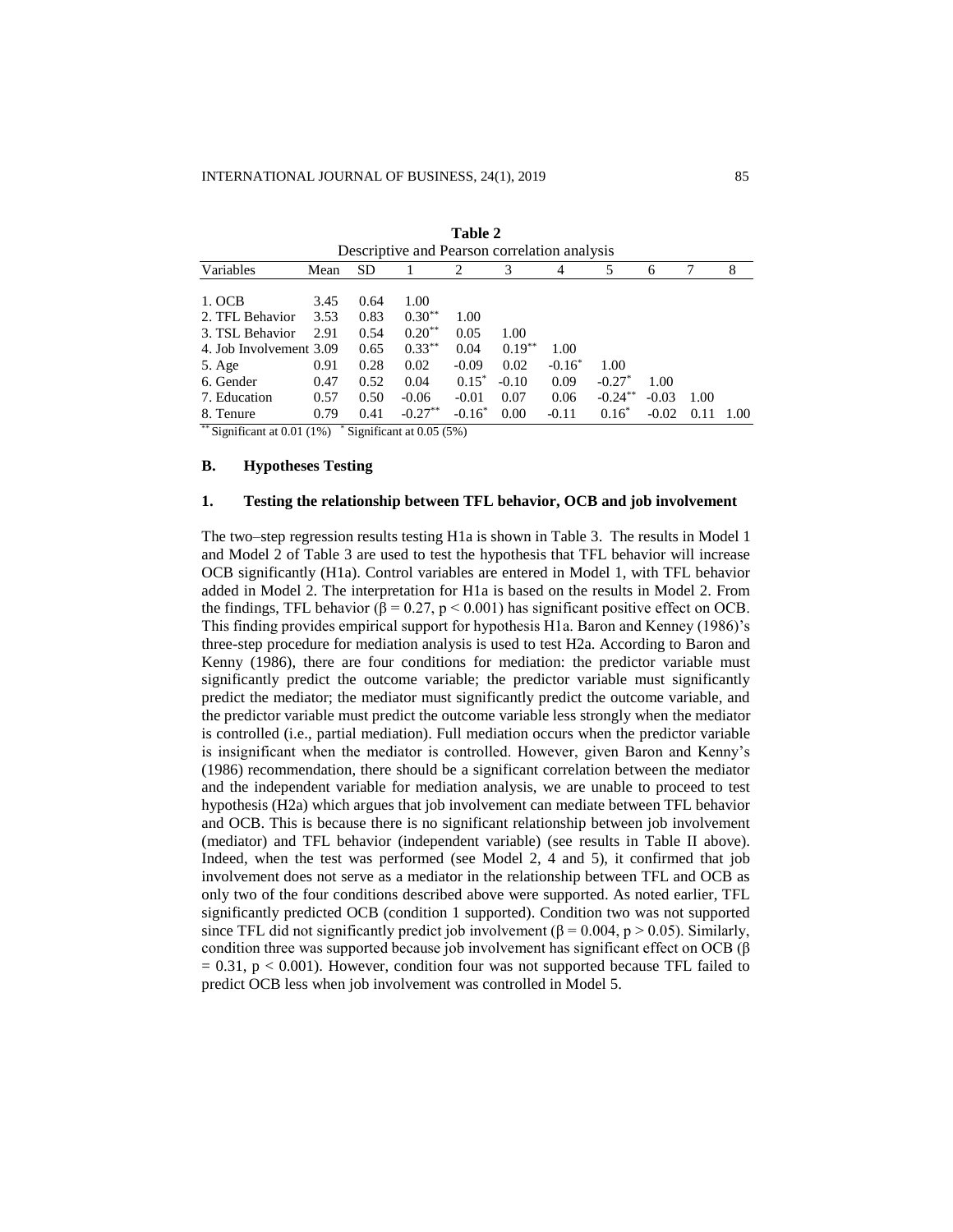|                          |                 |           | Regression analysis of TFL behavior on OCB |            |                    |
|--------------------------|-----------------|-----------|--------------------------------------------|------------|--------------------|
|                          | Job Involvement |           | Organizational Citizenship Behavior        |            |                    |
|                          | Model 1         | Model 2   | Model 3                                    | Model 4    | Model <sub>5</sub> |
| Age                      | $-0.12$         | $-0.12$   | 0.09                                       | 0.09       | 0.13               |
|                          | $(-1.56)$       | $(-1.55)$ | (1.16)                                     | (1.31)     | (1.92)             |
| Gender                   | 0.06            | 0.06      | 0.07                                       | 0.03       | 0.01               |
|                          | (0.89)          | (0.87)    | (0.93)                                     | (0.39)     | (0.10)             |
| Education                | 0.05            | 0.05      | 0.002                                      | $-0.004$   | $-0.02$            |
|                          | (0.67)          | (0.67)    | $(-0.03)$                                  | $(-0.06)$  | $(-0.30)$          |
| Tenure                   | $-0.10$         | $-0.10$   | $-0.28***$                                 | $-0.24***$ | $-0.21$ **         |
|                          | $(-1.45)$       | $(-1.42)$ | $(-4.07)$                                  | $(-3.53)$  | $(-3.22)$          |
| <b>TFL Behavior</b>      |                 | 0.004     |                                            | $0.27***$  | $0.27***$          |
|                          |                 | (0.06)    |                                            | (4.07)     | (4.29)             |
| Job Involvement          |                 |           |                                            |            | $0.31***$          |
|                          |                 |           |                                            |            | (5.01)             |
| $\mathbb{R}^2$           | 0.04            | 0.04      | 0.08                                       | 0.15       | 0.24               |
| Change in $\mathbb{R}^2$ |                 | 0.00      |                                            | $0.07***$  | $0.16***$          |
| F-value                  | 2.10            | 1.67      | $4.42**$                                   | $7.13***$  | $10.82***$         |

| Table 3                                  |  |
|------------------------------------------|--|
| oression analysis of TFI hehavior on OCR |  |

\*\*\* Significant at  $0.001$  \*\* Significant at  $0.01$  t – values are in parenthesis

| Regression analysis of TSL behavior on OCB |           |                 |            |                                     |            |  |
|--------------------------------------------|-----------|-----------------|------------|-------------------------------------|------------|--|
|                                            |           | Job Involvement |            | Organizational Citizenship Behavior |            |  |
|                                            | Model 1   | Model 2         | Model 3    | Model 4                             | Model 5    |  |
| Age                                        | $-0.12$   | $-0.12$         | 0.09       | 0.08                                | 0.12       |  |
|                                            | $(-1.56)$ | $(-1.60)$       | (1.16)     | (1.16)                              | (1.69)     |  |
| Gender                                     | 0.06      | 0.08            | 0.07       | 0.09                                | 0.06       |  |
|                                            | (0.89)    | (1.18)          | (0.93)     | (1.25)                              | (0.94)     |  |
| Education                                  | 0.05      | 0.04            | $-0.002$   | $-0.02$                             | $-0.03$    |  |
|                                            | (0.67)    | (0.49)          | $(-0.03)$  | $(-0.24)$                           | $(-0.39)$  |  |
| Tenure                                     | $-0.10$   | $-0.10$         | $-0.28***$ | $-0.28***$                          | $-0.25***$ |  |
|                                            | $(-1.45)$ | $(-1.46)$       | $(-4.07)$  | $(-4.15)$                           | $(-3.86)$  |  |
| <b>TSL Behavior</b>                        |           | $0.20**$        |            | $0.21***$                           | $0.15*$    |  |
|                                            |           | (2.91)          |            | (3.11)                              | (2.32)     |  |
| Job Involvement                            |           |                 |            |                                     | $0.28***$  |  |
|                                            |           |                 |            |                                     | (4.31)     |  |
| $\mathbb{R}^2$                             | 0.04      | 0.08            | 0.08       | 0.12                                | 0.20       |  |
| Change in $\mathbb{R}^2$                   |           | 0.04            |            | $0.04***$                           | $0.07***$  |  |
| F-value                                    | 2.10      | $3.44*$         | $4.42***$  | $5.62***$                           | $8.19***$  |  |

**Table 4**

\*\*\* Significant at  $0.001$  \*\* Significant at  $0.01$  \* Significant at  $0.05$  t – values are in parenthesis

# **2. Testing the relationship between TSL behavior, OCB and job involvement**

The results testing H1b and H2b are shown in Table 4. The results in Model 4 show that TSL behavior ( $\beta = 0.21$ ,  $p < 0.01$ ) has significant positive effect on OCB. Hence, hypothesis that TSL will significantly increase employee OCB (i.e., H1b) is supported. Furthermore, to test for the mediating effect of job involvement on TSL and OCB (i.e., H2a) based on Baron and Kenny's (1986) three-step procedure, results in Model 2, Model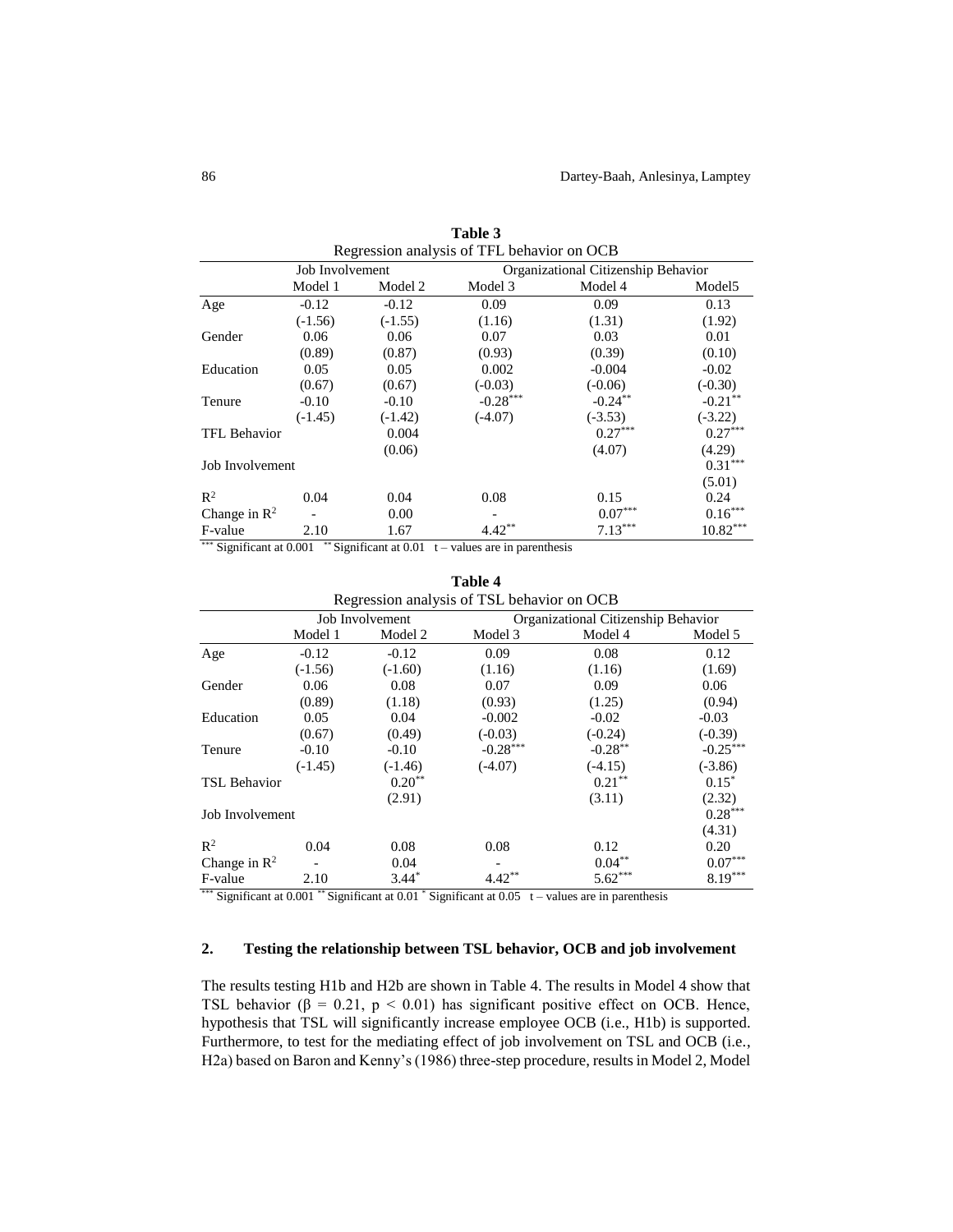4 and Model 5 in Table 4 are used. The results show that job involvement significantly predicted OCB (β = 0.28, p < 0.001) (see Model 5). TSL behavior significantly predicted job involvement (β = 0.20, p < 0.01) (see Model 2), and OCB (β = 0.21, p < 0.01) (see Model 4), but has less significant effect on OCB ( $\beta = 0.15$ ,  $p < 0.05$ ) when job involvement is controlled (see Model 5). This means that job involvement partially mediates TSL behavior and OCB. This empirical evidence supported H2b.

#### **V. DISCUSSION AND CONCLUSION**

#### **A. Discussion**

This study investigates the effect of leadership behaviors on OCB while assessing the mediating role of job involvement in the Ghanaian hospitality industry. The first objective sought to determine whether TFL and TSL behaviors have significant positive effects on OCB. The empirical results revealed that both leadership behaviors have significant positive effects on OCB. This result supports the findings of similar studies (Jha, 2014; Kim et al., 2010; Mekpor and Dartey-Baah, 2017). This means in hospitality institutions where leaders seek the interests of their employees, and encourage them to look beyond their own self-interest for the good of the group" (Bass, 1990, p.21), they are more likely to display more OCB to enhance the competitiveness of their organizations. The findings further suggest that leaders can make their employees engage in OCB for example, assisting co-workers and finding innovative ways for doing their jobs at their spare time by inspiring, motivating and challenging their intellectual potentials. Provision of incentive schemes and rewards by leaders (Bass et al., 2003; Bass, 1990; Gill, 2006) can also stimulate or increase employees' OCB. When leadership behaviors instill confidence in their workers, they will be more willing to work without complaining although they may be facing some challenges and distressful situations (Özduran and Tanova, 2017).

Moreover, the study findings give credence to Arustei's (2013) assertion that leadership behavior is important for the success and competitiveness of organizations in the hospitality industry, as they require extensive human efforts, as well as committed and flexible workforce who can speedily resolve customer concerns on the spot without much consultations with their superiors. It further indicates that leadership behaviors can bring about a high-quality LMX which will in turn inspire employees to engage in higher quality exchange relationships with co-workers in the form of social support. In this regard, the findings buttress LMX theory (Sherony and Green, 2002; Graen et al., 1982) which argues that employees in higher-quality exchange situations experience open communication with their supervisors, and can have sufficient information to engage in OCB by taking decisions and actions that are beneficial to their organizations. It is however essential to recognize that this result contradicts the findings of Bilgin et al. (2015) which showed that TFL behavior has no influence on OCB in the hospitality industry. In our view, the limited focus of Bilgin et al.'s work on only charismatic leadership, one of the four sub-dimensions of TFL behavior instead of the general leadership behavior construct could partly account for their findings.

The second research objective examined the mediating effect of job involvement on leadership behaviors (TFL and TSL) and OCB. The empirical results show that job involvement mediates between TSL behaviors and OCB. The findings confirm the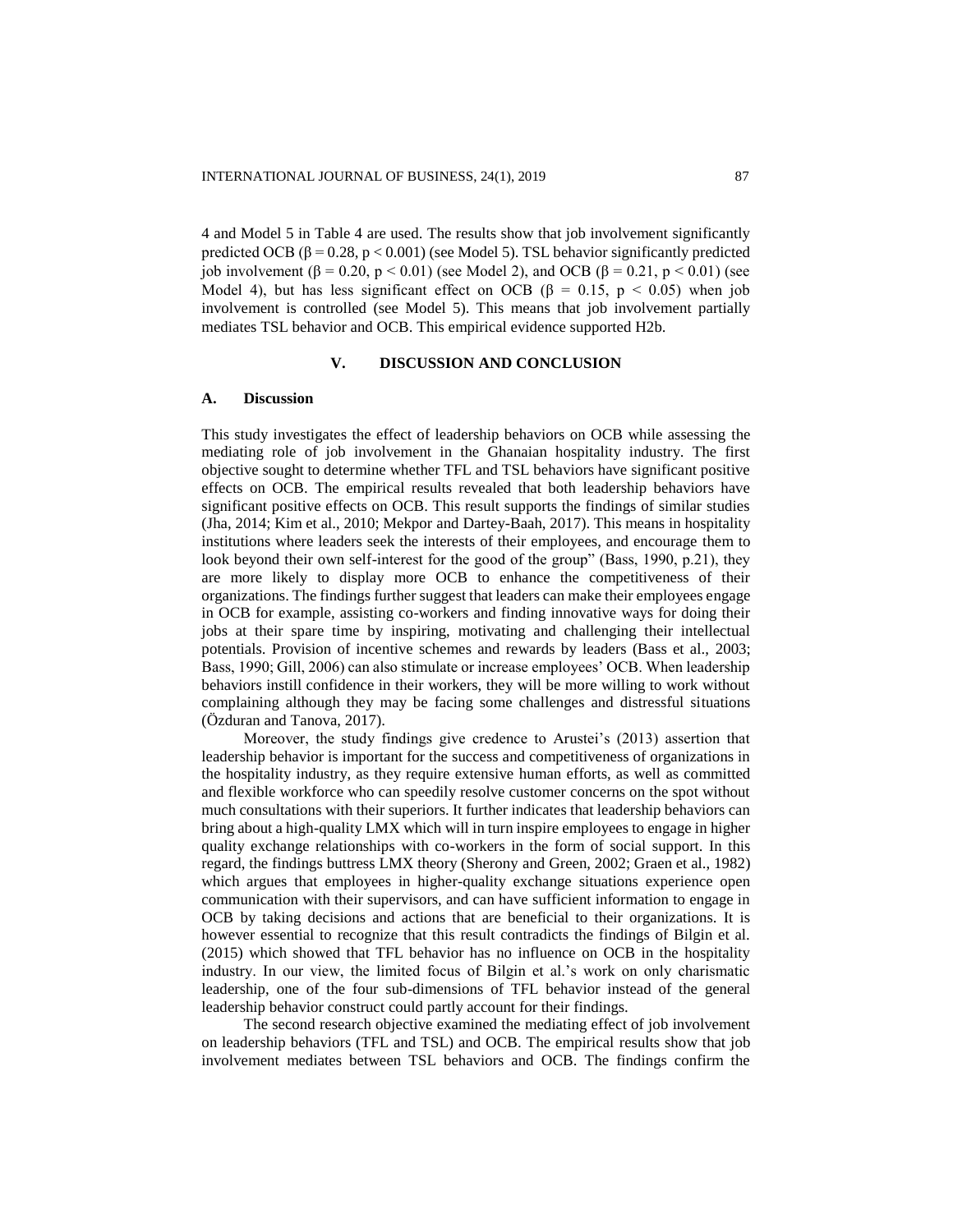proposition of the Social Exchange Theory (Blau, 1964) which argues that when employees perceive that they are involved in trustworthy exchanges with the organization, they actively get involved and embed themselves in their work which eventually benefits their organizations. This suggests that job involvement provides mechanism through which TSL behaviors can affect OCB. However, conditions for job involvement to mediate between TFL behavior and OCB were not fulfilled contradicting the expectation that job involvement will mediate the relationship between TFL and OCB. The analysis revealed that TFL did not predict job involvement significantly. Inference can be drawn from the demographic details of the respondents in an attempt to provide reasons for this particular finding. It was seen that majority of the respondents were between 21 and 30 years of age, and with regard to tenure, majority of them had worked between 1 and 5 years. It can be deduced that these respondents, working in a labor-intensive industry as the hospitality industry in a developing country, are generally youthful, with very young careers, and thus they may place more emphasis on rewards and monetary gains from leaders rather than inspiration, charisma and motivation from their leaders as factors that influence the involvement in their jobs. Dartey-Baah and Amoako (2011) argued that as a result of the unfavorable economic conditions in Ghana, most issues regarding labor border on wages and salaries; and therefore, most Ghanaian workers would be driven more by factors such as monetary gains and rewards to perform better at work, thus buttressing the point being made. Furthermore, it was noted earlier that the intensity of job involvement results from personal, product and situation-specific factors (Baum and Kabst, 2013), thus, it may be the case that their preferences for rewards from their leaders may be a greater factor in determining the intensity of their job involvement rather than their needs/preferences for charismatic, inspirational and motivational leadership behaviors. These, perhaps, may be the reasons accounting for this particular finding.

## **B. Practical Implications**

The findings of the study have several implications for practice. It highlights the significant contributions of leadership behaviors in realizing the numerous benefits of employee OCB and job involvement. The literature indicates that hospitality institutions with employees who tend to engage frequently in OCB can enhance their core competences and perform better (Chiang and Hsieh, 2012; Wang and Wong, 2011; Podsakoff et al., 2009) than their competitors. This means leaders should develop quality relationship with their subordinates through inspirational motivation, intellectual stimulation, charismatic influences and the use of contingent reward schemes to facilitate their workers' tendency to exhibit job involvement and OCB.

Furthermore, leadership capacities of managers and supervisors in the sector should be developed through training and coaching so that their behaviors and interactions with their workers can make them go beyond the rules in the resolution of urgent customer problems. Moreover, regular assessment and audit of the leadership skills of managers and supervisors in the sector is essential. This can be achieved through quarterly leadership surveys with the aim of identifying deficiencies in leaders' skills and knowledge so that timely corrective actions can be taken to deal with problems that may be identified. Aside, in recruiting new supervisors and managers, leadership qualities should be emphasized. In this way, hospitality organizations will be promoting quality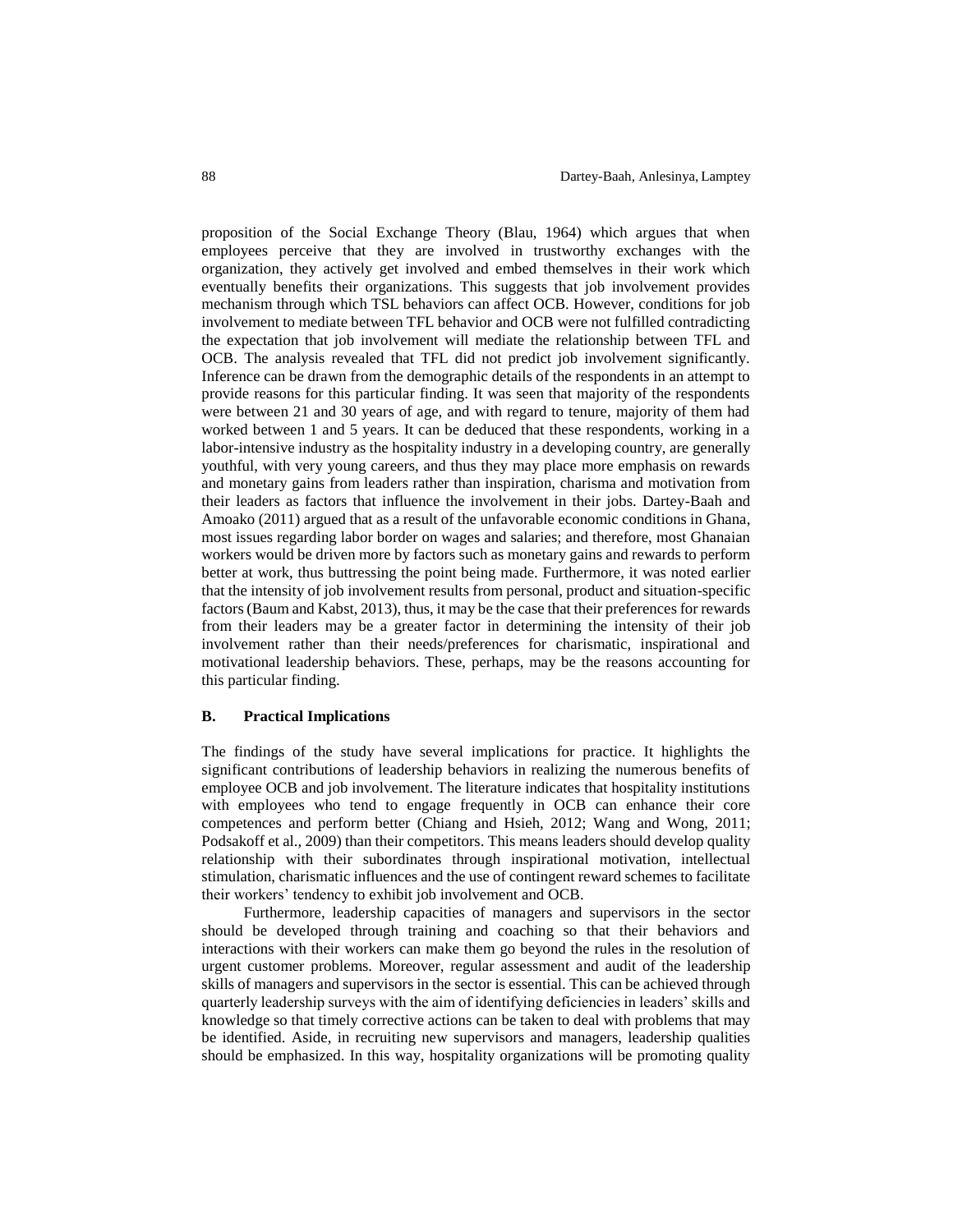and effective leadership behaviors that will elicit desired employee behaviors and outcomes, which invariably benefit hospitality organizations.

# **C. Theoretical Implications and Extensions**

This study contributes to literature in a collectivist society like Ghana and by extension Sub-Saharan Africa. The reason being that most of the past studies on leadership behavior and OCB were carried out in Western countries (Boyne, 2010; Lee et al., 2011; Meyer and Allen, 1991), which tend to promote individualistic behaviors (Kim and Park, 2003). This study is even more relevant given the increasingly collective culture in which many institutions now operate (Agarwal, 2016).

The study demonstrates that job involvement is an important mechanism through which TSL behaviors can affect employees' engagement in OCB. This is an important extension in the literature; given Wang et al.'s (2011) assertion that in spite of the constant calls to examine the potential mechanisms through which leadership behaviors can affect employee and organizational outcomes, little research has been forthcoming. Thus, this study's findings can deepen understanding of the nature of the relationship between OCB and leadership behaviors in Sub-Saharan Africa. Moreover, majority of the previous studies (e.g., Bilgin et al., 2015; Cho and Dansereau, 2010; Patiar and Wang, 2016; Park et al., 2013; Sechudi and Olivier, 2016) mainly focused on TFL behavior with less consideration of TSL behaviors, thereby making previous studies lack some comprehensiveness in that regard and hence making this work a welcome addition to the existing body of knowledge on the issues under discussion.

# **VI. LIMITATIONS AND DIRECTIONS FOR FUTURE RESEARCH**

The use of cross-sectional data may serve as a limitation, as it makes it difficult to infer causality. In addition, this study focused only on employees of hospitality institutions, hence, its applications to other sectors particularly; non-service oriented organizations should be done with some caution. Furthermore, the use of purely quantitative research approach in the study of leadership behaviors and employee behaviors may limit the application of the findings.

Based on the above research limitations, we recommend that future studies employ longitudinal data in the study of leadership behavior and employee OCB. Such studies should integrate qualitative methods with quantitative methods. They could also conduct comparative analysis of service-oriented and non-service oriented organizations as it has the potential to enhance our understanding of the topic. In spite of the above research limitations, the study contributes significantly to deepening stakeholders' understanding of the critical roles of leadership behaviors in eliciting desired employee behaviors and actions for improved performance and competiveness. It also makes significant extensions to the literature by proposing and empirically confirming job involvement as an important mechanism through which leadership behaviors can increase OCB among employees.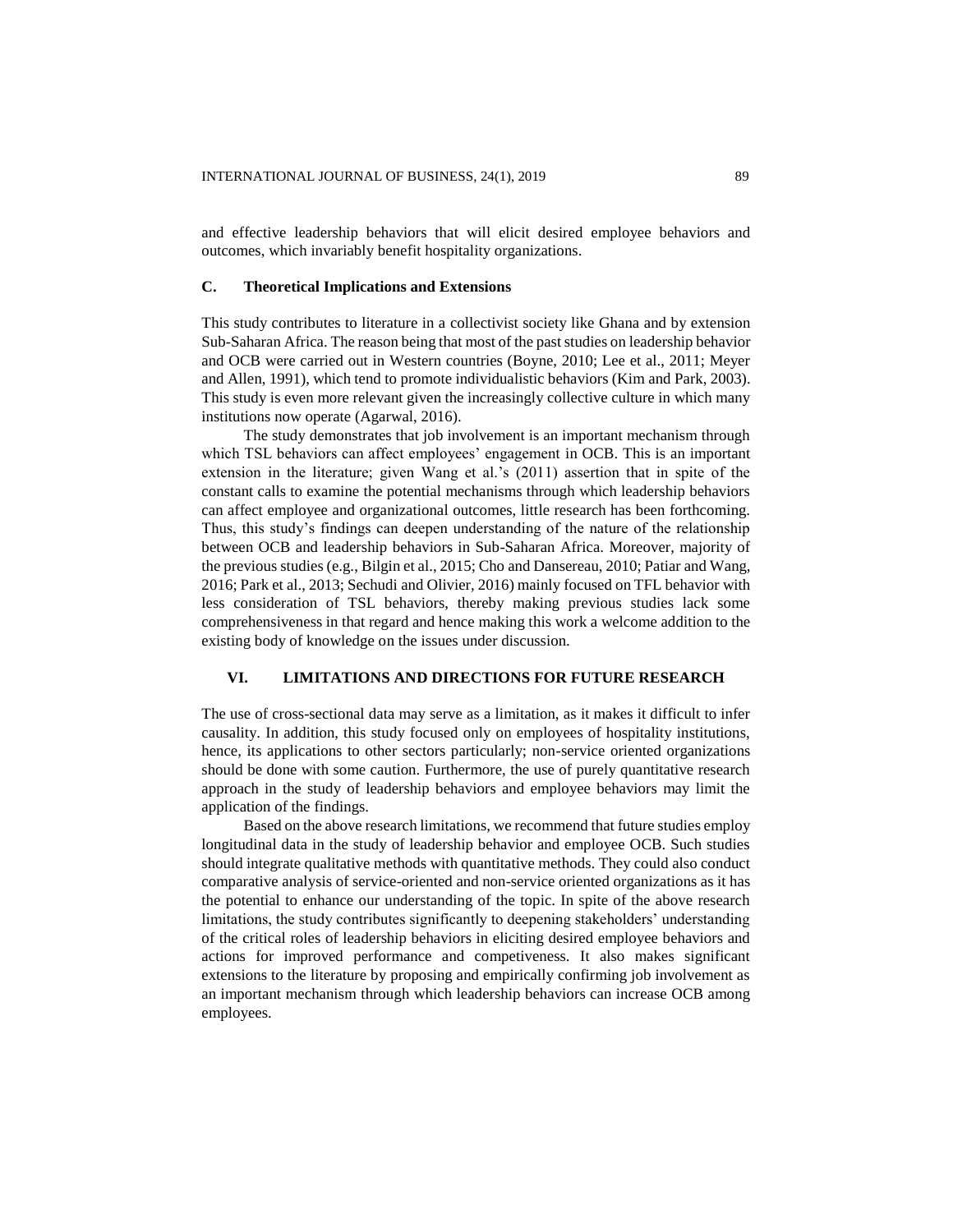#### **REFERENCES**

- Agarwal, P., 2016, "Redefining the Organizational Citizenship Behavior," *International Journal of Organizational Analysis, 24*(5), 956-984.
- Arustei, C.C., 2013, "Employee' Organizational Commitment Challenges –A Hotel Industry Perspective," *Management Dynamics in the Knowledge Economy*, *1*(3), 497-519.
- Aselage, J., and R. Eisenberger, 2003, "Perceived Organizational Support and Psychological Contracts: A Theoretical Integration," *Journal of Organizational*  Behavior*, 24*(5), 491-509.
- Avolio, B.J., and B.M. Bass, 1995, "Individual Consideration Viewed at Multiple Levels of Analysis: A Multi-Framework for Examining the Diffusion of Transformational Leadership," *Leadership Quarterly*, *6,* 188-218.
- Baron, R.M., and D.A. Kenny, 1986, "The Moderator-Mediator Variable Distinction in Social Psychological Research: Conceptual, Strategic, and Statistical Consideration," Journal *of Personality and Social Psychology,* 51, 1173–1182.
- Bass, B.M. 1990, "*From Transactional to Transformational Leadership: Learning to Share the Vision*," Business Source Complete.
- Bass, B.M., and B.J. Avolio, 2004, *MLQ: Multifactor Leadership Questionnaire*. 3<sup>rd</sup> Ed. Manual and Sampler Set, Redwood City, CA: Mind Garden.
- Bass, B.M., B.J. Avolio, D.I. Jung, and Y. Berson, 2003, "Predicting Unit Performance by Assessing Transformational and Transactional leadership," *Journal of Applied Psychology, 88*(2), 207-218.
- Baum, T., 2015, "Human Resources in Tourism: Still Waiting for Change?" A 2015 Reprise," *Tourism Management*, *50*, 204-212.
- Baum, M., and R. Kabst, 2013, "Conjoint Implications on Job Preferences: The Moderating Role of Involvement," *The International Journal of Human Resource Management, 24*(7), 1393-1417.
- Bauer, T.N., and S.G. Green, 1996, "Development of a Leader-Member Exchange: A Longitudinal Test," *Academy of Management Journal, 39*(6), 1538 – 1567.
- Bilgin, N., C. Kuzey, G. Torlak, and A. Uyar, 2015, "An Investigation of Antecedents of Organizational Citizenship Behavior in the Turkish Hospitality Industry: A Structural Equation Approach," *International Journal of Culture, Tourism and Hospitality Research, 9*(2), 200-222.
- Blau, P.M., 1964, *Exchange and Power in Social Life.* New York: John Wiley and Sons Inc.
- Bolino, M.C., W.H. Turnley, and J.M. Bloodgood, 2002, "Citizenship Behavior and the Creation of Social Capital in Organizations," *Academy of Management Review, 27*(4), 505 - 522.
- Bono, J.E., and T.A. Judge, 2004, "Personality and Transformational and Transactional Leadership: A Meta-Analysis," *Journal of Applied Psychology, 89*(5), 901-910.
- Boyne, S., 2010, "*Leadership Research in Hospitality: A Critical Review,"* Paper presented at BAM 2010 Conference, University of Sheffied, 14-16 September.
- Brownell, J., 2010, "Leadership in the Service of Hospitality," *Cornell Hospitality Quarterly, 51*(3), 363-378.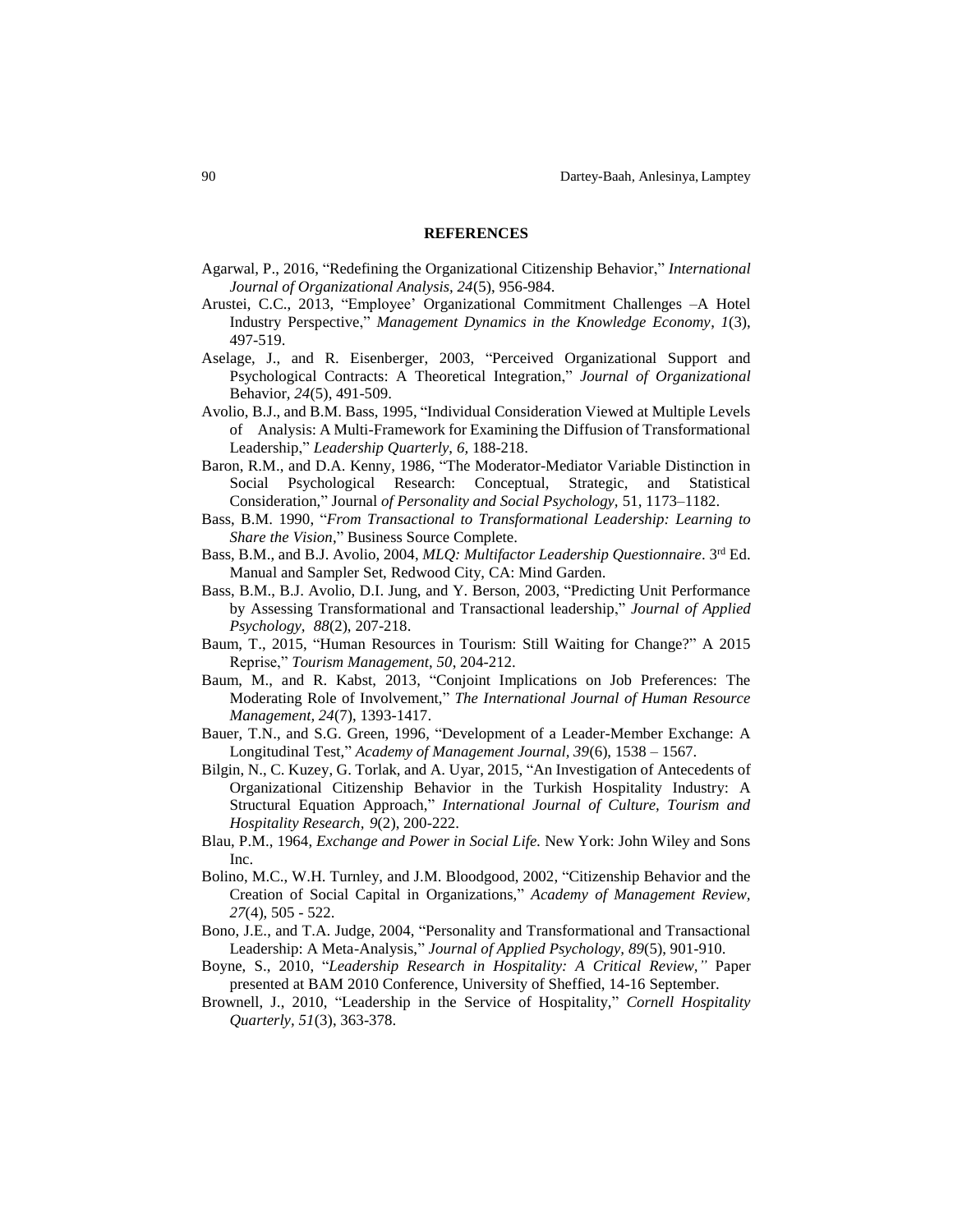- Chang, S., A. Witteloostuijn, and L. Eden, 2010, "From the Editors: Common Method Variance in International Business Research," *Journal of International Business Studies, 41*, 178-184.
- Chen, T-J., and C-M. Wu, 2017, "Improving the Turnover Intention of Tourist Hotel Employees: Transformational Leadership, Leader–Member Exchange, and Psychological Contract Breach," *International Journal of Contemporary Hospitality Management, 29*(7). <https://doi.org/10.1108/IJCHM-09-2015-0490>
- Chiang, C.-F., and T.-S. Hsieh, 2012, "The Impacts of Perceived Organizational Support and Psychological Empowerment on Job Performance: The Mediating Effects of Organizational Citizenship Behavior," *International Journal of Hospitality Management, 31*(1), 180–190.
- Cho, J., and F. Dansereau, 2010, "Are Transformational Leaders Fair? A Multi-Level Study of Transformational Leadership, Justice Perceptions, and Organizational Citizenship Behaviors," *Leadership Quarterly, 21*(3), 409–421.
- Cohen, A., 1995, "An Examination of the Relationships between Work Commitment and Nonwork Domains," *Human Relations, 48*, 239- 63.
- Cooper-Hakim, A., and C. Visweswaran, 2005, "The Construct of Work Commitment: Testing an Integrative Framework," *Psychological Bulletin, 131*(2), 241-259.
- Cropanzano, R., and M.S. Mitchell, 2005, "Social Exchange Theory: An Interdisciplinary Review," *Journal of Management, 31*, 874–900.
- Dartey-Baah, K. & Mekpor, B. (2017). "The Leaders emotional intelligence: An Antecedent of employees' voluntary workplace behaviour: Evidence from the Ghanaian banking sector" *African Journal of Economic and Management Studies*. Vol. 8 Iss 3 pp. 352 – 365.
- Dartey-Baah, K., 2016, "Goal Integration through Transformational Leadership: A Panacea to Ghana's Public Sector Corruption Menace," *Journal of Global Responsibility, 7*(1), 4- 25.
- Dartey-Baah, K., 2015, "Resilient leadership: A Transformational-Transactional Leadership Mix'" *Journal of Global Responsibility, 6*(1), 99- 112.
- Dartey-Baah, K., and G.K. Amoako, 2011, "Application of Frederick Herzberg's Two-Factor Theory in Assessing and Understanding Employee Motivation at Work: A Ghanaian Perspective," *European Journal of Business and Management*, 3(9), 1-9.
- Den Hartog, D.N., J.J. Van Muijen, and P.L. Koopman, 1997, "Transactional Versus Transformational Leadership: An Analysis of the Multifactor Leadership Questionnaire," *Journal of Occupational and Organizational Psychology*, *70*, 19- 34.
- Diefendorff, J.M., D.J. Brown, A.M. Kamin, and R.G. Lord, 2002, "Examining the Roles of Job Involvement and Work Centrality in Predicting Organizational Citizenship Behaviors and Job Performance," *Journal of Organizational* Behavior*, 23,* 93–108.
- Field, A., 2009. "*Discovering Statistics Using SPSS*. London," SAGE Publications Ltd.
- Ghana Tourism Authority. 2012. *National Tourism Development Plan (NTDP), 2013 – 2027*. Accra: Ghana Tourism Authority.
- Gill, A.S., A.B. Flaschner, and M. Shachar, 2006, "Mitigating Stress and Burnout by Implementing Transformational-Leadership," *International Journal of Contemporary Hospitality Management, 18*(6), 469–481
- Graen, G.B., M. Novak, and P. Sommerkamp, 1982, "The Effects of Leader-Member Exchange and Job Design on Productivity and Satisfaction: Testing a Dual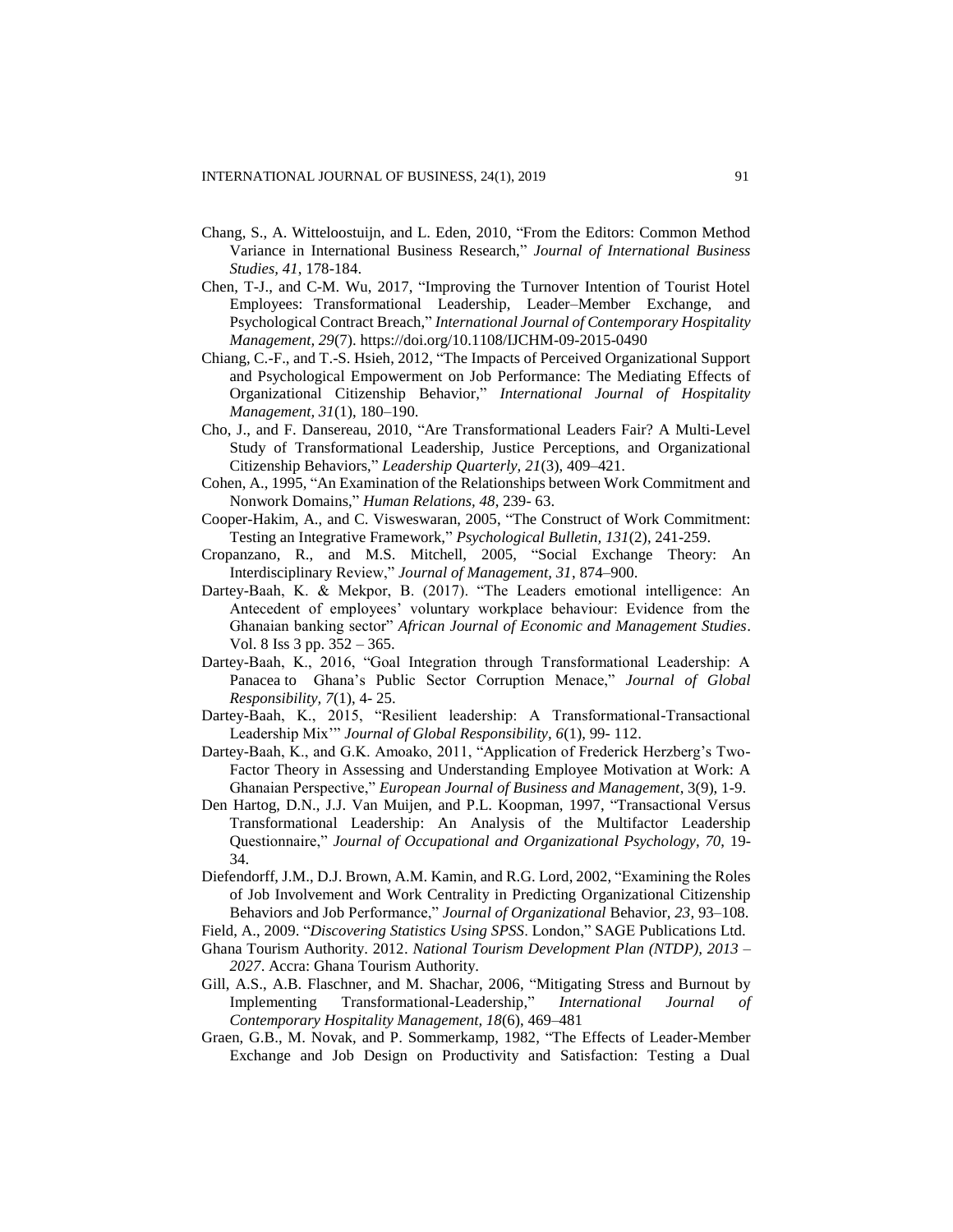Attachment Model." *Organizational* Behavior *and Human Performance, 30*, 109- 131.

- Graen, G.B., and T. Scandura, 1987, "Toward a Psychology of Dyadic Organizing," In: Staw, B., and L.L. Cumming, (Eds.), *Research in Organizational Behavior* (Vol. 9, pp. 175-208). Greenwich, CT: JAI Press. [Graphic Online.](http://www.graphic.com.gh/) 2016. Ghana Improves Tourism Rating. [http://www.graphic.com.gh/features/features/ghana-improves](http://www.graphic.com.gh/features/features/ghana-improves-tourism-rating.html)[tourism-rating.html](http://www.graphic.com.gh/features/features/ghana-improves-tourism-rating.html)
- Jha, S., 2014, "Transformational Leadership and Psychological Empowerment: Determinants of Organizational Citizenship Behavior," *South Asian Journal of Global Business Research, 3*(1), 18-35
- Jung, H.S., and H.H. Yoon, 2013, "The Effects of Emotional Intelligence on Counterproductive Work Behaviors and Organizational Citizen Behaviors among Food and Beverage Employees in a Deluxe Hotel," *International Journal of Hospitality Management, 31*, 369–378.
- Kahn, W.A., 1990, "Psychological Conditions of Personal Engagement and Disengagement at Work," *Academy of Management Journal, 33*, 692-724.
- Katz, D., 1964, "The Motivational Basis of Organizational Behavior," Behavior*al Science, 9*, 131–146.
- Keller, T., and F. Dansereau, 1995. "Leadership and Empowerment: A Social Exchange Perspective," *Human Relations, 48,* 127-146.
- Kim, S., J.W. O'Neill, and H-M. Cho, 2010, "When Does an Employee not Help Coworkers? The Effect of Leader–Member Exchange on Employee Envy and Organizational Citizenship Behavior," *International Journal of Hospitality Management, 29*, 530–537.
- Kim, D.Y., and S. Park, 2003, "Customers' Responses to Crowded Restaurant Environments: Cross- Cultural Differences between American and Chinese," *Journal of Hospitality and Leisure Marketing, 16*(1/2), 137-157.
- Kouzes, J.M., and B.Z. Pozner, 2002, *The Leadership Challenge*. San Francisco, CA: Jossey-Bass.
- Koyuncu, M., R.J. Burke, M. Astakhova, D. Eren, and H. Cetin, 2013, "Servant Leadership and Perceptions of Service Quality Provided by Front-Line Service Workers in Hotels in Turkey," *International Journal of Contemporary Hospitality Management, 26*(7), 1083-1099.
- Lai, A., 2011, "*Transformational-Transactional Leadership Theory."* http://digital commons.olin.edu/ahs\_capstone\_2011/17
- Law, S.K., C. Wong, and X.Z. Chen, 2005, "The Construct of Organizational Citizenship Behavior: Should We Analyze After We Have Conceptualized?" In Turnipseed, D.L. (Ed.), *Handbook of organizational citizenship* behavior, Nova Science Publishers, New York, NY, 47-65.
- Lee, P.K.C., T.C.E. Cheng, A.C.L. Yeung, and K. Lai, 2011, "An Empirical Study of Transformational Leadership, Team Performance and Service Quality in Retail Banks," *Omega, 39*(3), 690-701.
- Limsila, K., and S.O. Ogunlana, 2008, "Performance and Leadership Outcome Correlates of Leadership Styles and Subordinate Commitment," *Engineering, Construction and Architectural Management, 15*(2), 164-184.
- Lussier, R.N., and C.F. Achua, 2004, "*Leadership: Theory, Application, Skill Development*," South Western.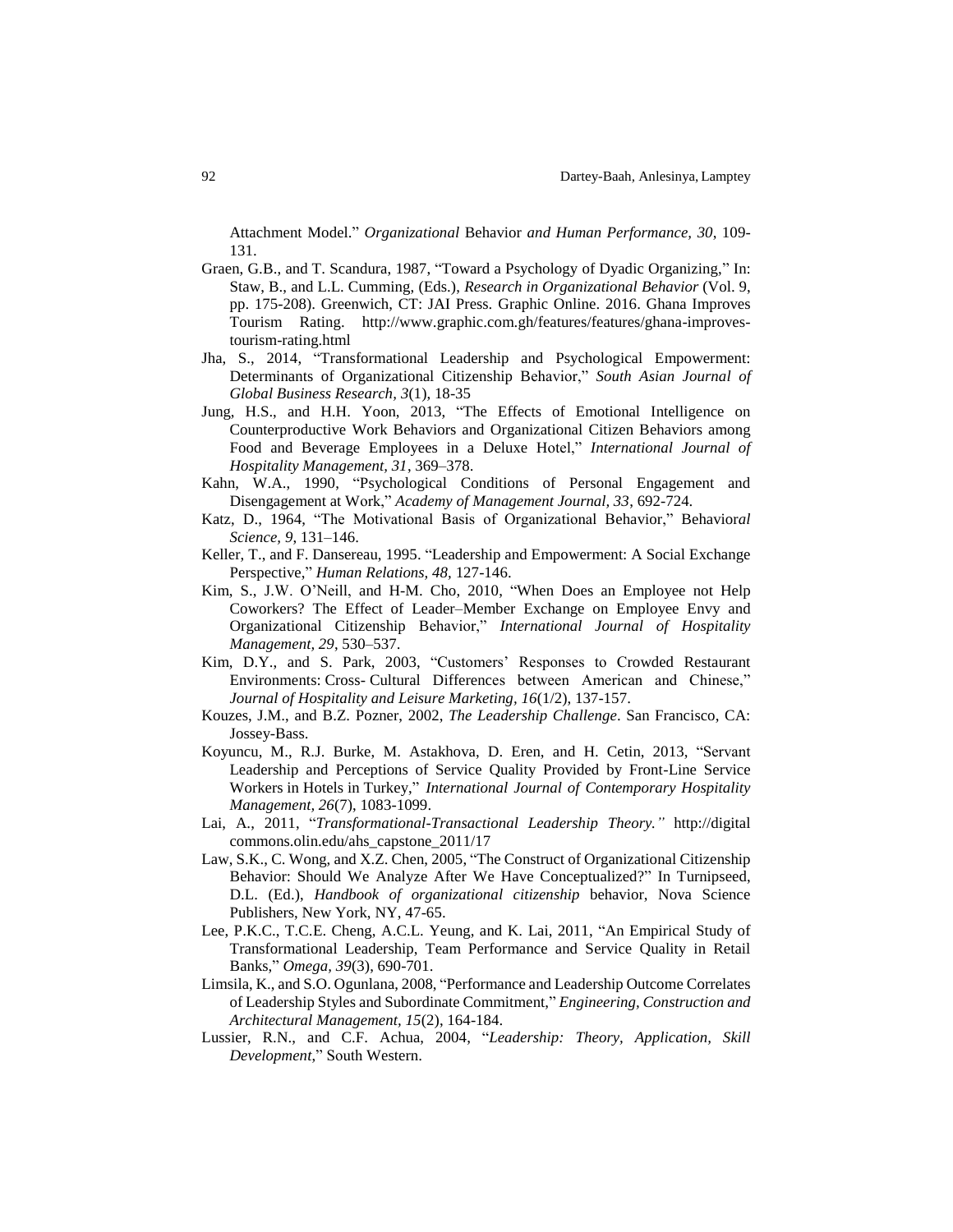- Ma, E., H. Qu, M. Wilson, and K. Eastman, 2013, "Modeling OCB for Hotels: Don't Forget the Customers," *Cornell Hospitality Quarterly*, *54*(3), 308- 317.
- MacKenzie, S.B., P.M. Podsakoff, and G.R. Rich, 2001, "Transformational and Transactional Leadership and Salesperson Performance," *Academy of Marketing Science Journal, 29*(2), 115- 134.
- Madera, J.M., M. Dawson, P. Guchait, and A.M. Belarmino, 2017, "Strategic Human Resources Management Research in Hospitality and Tourism: A Review of Current Literature and Suggestions for the Future," *International Journal of Contemporary Hospitality Management, 29*(1), 48-67.
- Mekpor, B., and K. Dartey-Baah, 2017, "Leadership Styles and Employees' Voluntary Work Behaviors in the Ghanaian Banking Sector," *Leadership and Organization Development Journal, 38*(1), 74- 88.
- Meyer, J.P., and N.J. Allen, 1991, "A Three-Component Conceptualization of Organizational Commitment," *Human Resource Management Review, 1*, 61 - 89.
- Mudrack, P.E., 2004, "Job Involvement, Obsessive-Compulsive Personality Traits, and Workaholic Behavioral Tendencies," *Journal of Organizational Change Management, 17*(5), 490-508.
- Newstrom, J., 2007, *Organizational* Behavior*: Human* Behavior *at Work.* McGrawHill: New York.
- Northouse, P.G., 2004, *Leadership: Theory and Practice*. Thousand Oaks, CA: Sage Publications, Inc.
- Organ, D.W., 1988, *Organizational Citizenship* Behavior*: The Good Soldier Syndrome.* Lexington, MA: Lexington Books.
- Özduran, A., and C. Tanova, 2017, "Coaching and Employee Organizational Citizenship Behaviors: The Role of Procedural Justice Climate," *International Journal of Hospitality Management, 60,* 58–66.
- Park, C.H., J.H. Song, S.W. Yoon, and J. Kim, 2013, "A Missing Link: Psychological Ownership as a Mediator between Transformational Leadership and Organizational Citizenship Behavior," *Human Resource Development International, 16*(5), 558- 574.
- Patiar, A., and L. Mia, 2009, "Transformational Leadership Style, Market Competition and Departmental Performance: Evidence from Luxury Hotels in Australia," *International, Journal of Hospitality Management*, *28*(2), 254- 262.
- Patiar, A., and Y. Wang, 2016, "The Effects of Transformational Leadership and Organizational Commitment on Hotel Departmental Performance," *International Journal of Contemporary Hospitality Management, 28*(3), 586- 608.
- Podsakoff, P.M., S.B. Mackenzie, and W.H. Bommer, 1996, "Transformational Leadership Behaviors and Substitutes for Leadership as Determinants of Employee Satisfaction, Commitment, Trust, and Organizational Citizenship Behaviors," *Journal of Management, 22*(2), 259–298.
- Podsakoff, P.M., S.B. MacKenzie, J.Y. Lee, and N.P. Podsakoff, 2003, "Common Method Biases in Behavioral Research: A Critical Review of the Literature and Recommended Remedies," *Journal of Applied Psychology, 88*(5), 879 – 903.
- Podsakoff, P., S. McKenzie, J. Paine, and D. Bachrach, 2000, "Organizational Citizenship Behaviors: A Critical Review of the Theoretical and Empirical Literature and Suggestions for Future Research," *Journal of Management, 26*(3), 513- 63.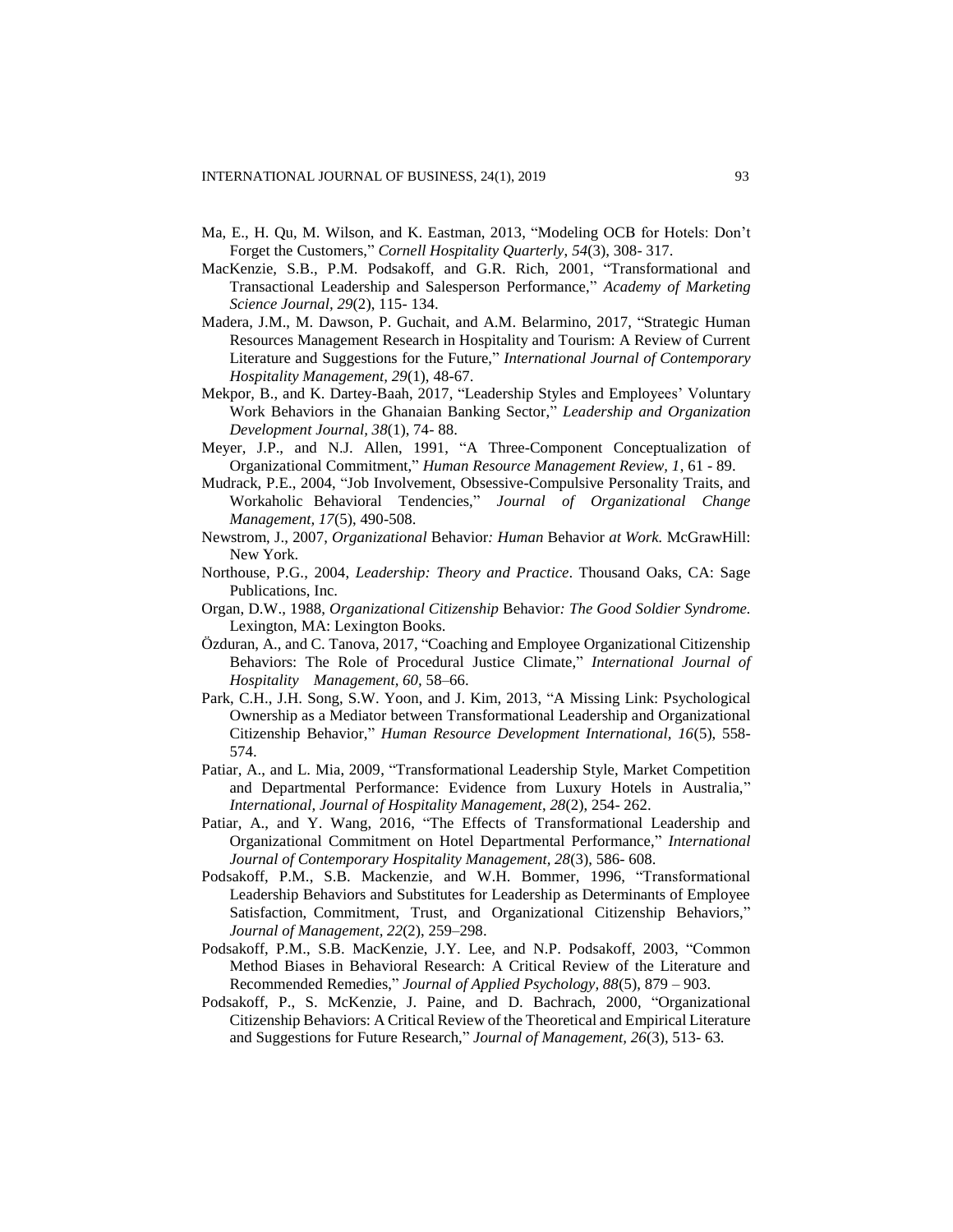- Podsakoff, N., S.W. Whiting, P. Podsakoff, and B.D. Blume, 2009, "Individual- and Organizational-Level Consequences of Organizational Citizenship Behaviors: A Meta-Analysis," *Journal of Applied Psychology, 94*(1), 122–141.
- Rafferty, A.E., and M.A. Griffin, 2006, "Refining Individualized Consideration: Distinguishing Developmental Leadership and Supportive Leadership," *Journal of Occupational and Organizational Psychology,* 79*,* 37– 61.
- Riaz, A., and M. H. Haider, 2010, "Role of Transformational and Transactional Leadership on Job Satisfaction and Career Satisfaction," *Business and Economic Horizons, 1*(1), 29- 38.
- Sechudi, O., and B. Olivier, 2016, "The Influence of Transformational Leadership on Organizational Citizenship Behavior in a South African Combat Military Unit," *Journal of Psychology in Africa, 26*(4), 363-367.
- Shamir, B., R.J. House, and M.B. Arthur, 1993, "The Motivational Effects of Charismatic Leadership: A Self-Concept Based Theory," *Organization Science, 4*(2), 1-17.
- Sharma, B.R., V.N. Srivastava, S. Ningthoujam, and V. Arora, 2012, "Job Involvement as a Key Component of Work Motivation: Search for Predictors," *Indian Journal of Industrial Relations, 48*(2), 325-340.
- Sheikh, A.Z., A. Newman, and S.A-F. Al Azzeh, 2013, "Transformational Leadership and Job Involvement in the Middle East: The Moderating Role of Individually Held Cultural Values," *International Journal of Human Resource Management, 24*(6), 1077-1095.
- Sherif, M., and H. Cantril, 1947, *The Psychology of Ego-Involvement: Social Attitudes and Identifications*. NY: Wiley.
- Sherony, K.M., and S.G. Green, 2002, "Coworker Exchange: Relationships between Coworkers, Leader–Member Exchange, and Attitudes." *Journal of Applied Psychology, 87,* 542-548.
- Smith, C.A., D.W. Organ, and J.P. Near, 1983, "Organizational Citizenship Behavior: Its Nature and Antecedents," *Journal of Applied Psychology, 68*(4), 653- 63.
- Sparrowe, R.T., and R.C. Liden, 1997, "Process and structure in leader-member exchange." *Academy of Management Review*, *22*, 522- 552.
- Spreitzer, G.M. 2007, "Taking Stock: A Review of More Than Twenty Years of Research on Empowerment at Work," In Cooper, C., and Barling, J. (Eds.), *The handbook of organizational* behavior (pp. 54-72). Thousand Oaks, CA: Sage.
- Suliman, A., and H. Al Obaidli, 2013, "Leadership and Organizational Citizenship Behavior (OCB) in the Financial Service Sector: The Case of the UAE," *Asia-Pacific Journal of Business Administration, 5*(2), 115-134.
- Tabachnick, B.G., and L.S. Fidell, 2007, *Using Multivariate Statistics.* Boston: Allyn and Bacon.
- Tang, T.W., and Y.Y. Tang, 2012, "Promoting Service–Oriented Organizational Citizenship Behaviors in Hotels: The Role of High-Performance Human Resource Practices and Organizational Social Climates," *International Journal of Hospitality Management*, *31*(3), 885- 895.
- Tracey, J., 2014, "A Review of Human Resources Management Research: The Past 10 Years and Implications for Moving Forward," *International Journal of Contemporary Hospitality Management*, *26*(5), 679- 705.
- Tracey, J.B., and T.R. Hinkin, 1994, "Transformational Leaders in the Hospitality Industry," *Journal of Hospitality and Tourism Research, 18*(1), 49-63.